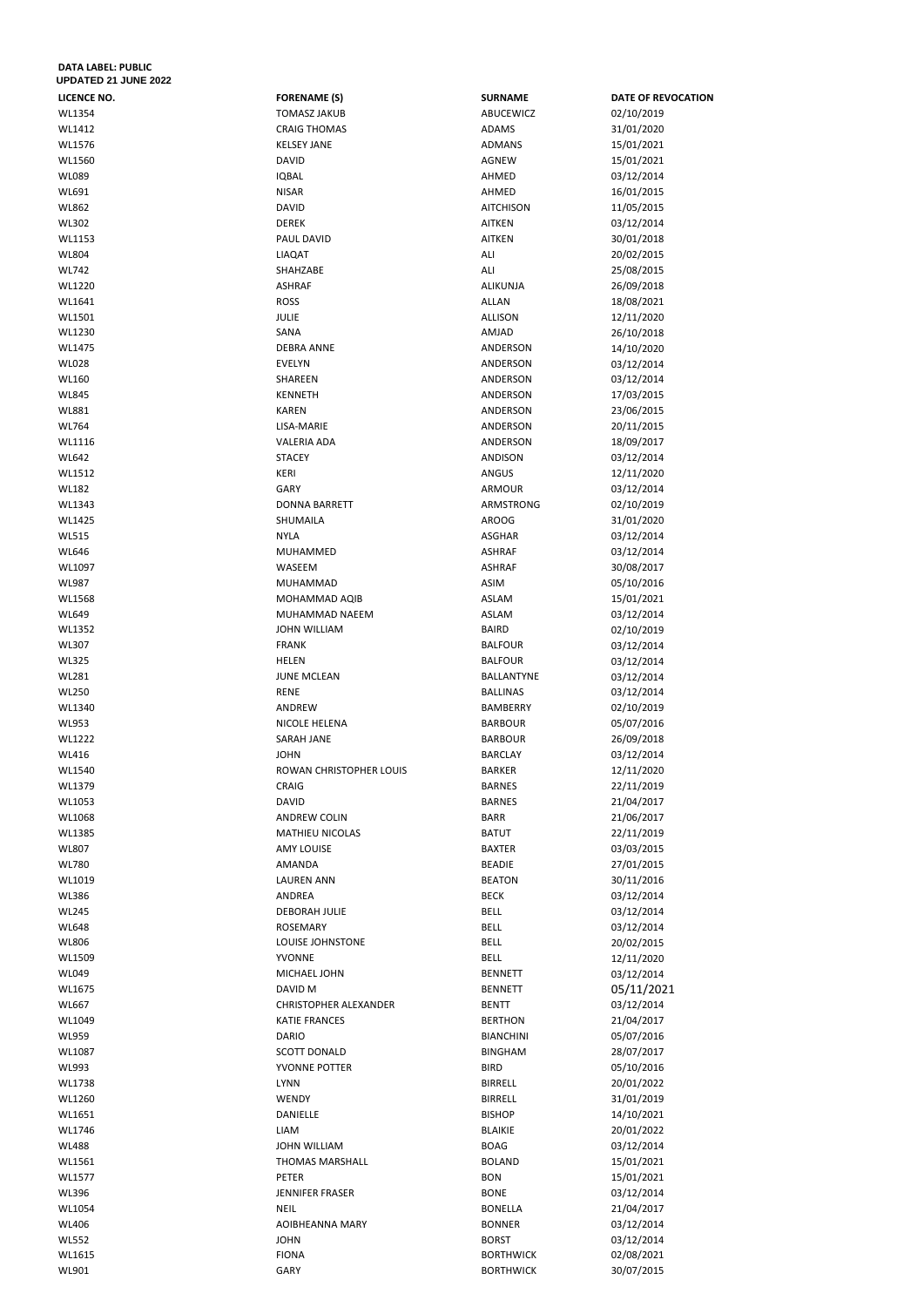| WL1399       | <b>GEORGIA SARAH</b>      | <b>BORTHWICK</b>    | 31/12/2019 |
|--------------|---------------------------|---------------------|------------|
|              |                           |                     |            |
| WL996        | PAULINE                   | <b>BORTHWICK</b>    | 05/10/2016 |
| WL421        | <b>MARTIN</b>             | <b>BOWDEN</b>       | 03/12/2014 |
| <b>WL445</b> | <b>ROBIN</b>              | <b>BOWIE</b>        | 03/12/2014 |
| WL1358       | <b>ELIZABETH</b>          | <b>BOYCE</b>        | 23/10/2019 |
|              |                           |                     |            |
| <b>WL500</b> | <b>SHELLEY ANN</b>        | <b>BOYD</b>         | 03/12/2014 |
| <b>WL869</b> | <b>MARY</b>               | <b>BOYD</b>         | 26/05/2015 |
| WL1392       | <b>CHRISTOPHER JAMES</b>  | <b>BOYNE</b>        | 22/11/2019 |
| <b>WL276</b> | <b>DAWN</b>               | <b>BRADFORD</b>     | 03/12/2014 |
|              |                           |                     |            |
| WL1264       | ALYSON                    | <b>BRANNAN</b>      | 31/01/2019 |
| WL910        | <b>CHRISTOPHER</b>        | <b>BREDIN</b>       | 05/01/2016 |
| WL379        | <b>HEATHER ANN</b>        | <b>BROGAN</b>       | 03/12/2014 |
| <b>WL662</b> | CRAIG                     | <b>BROOKFIELD</b>   | 03/12/2014 |
| WL801        | <b>CHRISTOPHER LEE</b>    | <b>BROWN</b>        | 20/02/2015 |
|              |                           |                     |            |
| WL501        | <b>KELLIE CLARK</b>       | <b>BROWN</b>        | 03/12/2014 |
| <b>WL542</b> | <b>NATALIE</b>            | <b>BROWN</b>        | 03/12/2014 |
| <b>WL048</b> | NICOLA ANN                | <b>BROWN</b>        | 03/12/2014 |
| <b>WL894</b> | VALERIE                   | <b>BROWN</b>        | 21/07/2015 |
| WL1078       | <b>KIRSTY ANNE</b>        | <b>BROWN</b>        |            |
|              |                           |                     | 28/07/2017 |
| <b>WL752</b> | <b>MARTIN</b>             | <b>BROWN</b>        | 16/09/2015 |
| <b>WL747</b> | <b>ANDREW KENNETH</b>     | <b>BROWN</b>        | 16/09/2015 |
| WL1465       | SARA                      | <b>BROWN</b>        | 13/05/2020 |
| WL1411       | MICHAEL WILLIAM           | <b>BROWNLEE</b>     | 31/01/2020 |
|              |                           |                     |            |
| WL1292       | <b>EMMA</b>               | <b>BRYANS</b>       | 06/03/2019 |
| WL1284       | AMANDA                    | <b>BRYCE</b>        | 06/03/2019 |
| WL626        | <b>BRIAN SCOTT</b>        | <b>BRYSON</b>       | 03/12/2014 |
| <b>WL214</b> | <b>JACQUELINE</b>         | <b>BURKE</b>        | 03/12/2014 |
|              |                           |                     |            |
| WL1137       | RICHARD JOHN              | <b>BURNETT</b>      | 01/12/2017 |
| WL1657       | LAUREN                    | <b>BURNETT-RICH</b> | 14/10/2021 |
| WL1738       | <b>KARYN</b>              | <b>CAIRNS</b>       | 07/12/2021 |
| WL1717       | SUZANNE                   | <b>CAIRNS</b>       | 05/11/2021 |
|              |                           |                     |            |
| WL1052       | DANIELLE                  | CALDER              | 21/04/2017 |
| WL1523       | <b>ROSS</b>               | CALDWELL            | 12/11/2020 |
| WL1321       | ARLENE                    | <b>CALLANDER</b>    | 09/08/2019 |
| WL1510       | <b>DEBORAH ANNE</b>       | CAMERON             | 12/11/2020 |
|              |                           |                     |            |
| WL1036       | NICHOLAS JAMES            | CAMERON             | 07/02/2017 |
| WL1400       | DANIEL                    | CAMPBELL            | 31/01/2020 |
| WL741        | <b>JACLYN</b>             | CAMPBELL            | 25/08/2015 |
| WL1472       | WILLIAM ADAMSON           | CAMPBELL            | 13/05/2020 |
|              |                           |                     |            |
| WL1531       | <b>WILLIAM KENNETH</b>    | CAMPBELL            | 12/11/2020 |
| <b>WL977</b> | <b>MARIO LEON</b>         | CANEVAL             | 06/09/2016 |
| WL1142       | <b>MARK</b>               | CARLIN              | 15/12/2017 |
| WL1291       | <b>SCOTT NORMAN</b>       | CARSE               | 06/03/2019 |
| <b>WL680</b> | <b>JULIE</b>              | <b>CARSON</b>       |            |
|              |                           |                     | 03/12/2014 |
|              |                           | <b>CARTY</b>        |            |
| WL1434       | LINDA                     |                     | 26/02/2020 |
| WL1333       | <b>COLIN</b>              | CASSIDY             | 30/08/2019 |
|              |                           |                     |            |
| <b>WL102</b> | SAMUEL                    | CAWKWELL            | 03/12/2014 |
| <b>WL420</b> | <b>MAN LAI</b>            | CHAN                | 03/12/2014 |
| WL1085       | <b>GRAEME JAMES</b>       | CHARGE              | 28/07/2017 |
| <b>WL594</b> | <b>LIXIANG</b>            | <b>CHEN</b>         | 03/12/2014 |
| WL1329       | DAVID JOHN ROBB           | CHISHOLM            | 30/08/2019 |
|              |                           |                     |            |
| <b>WL905</b> | <b>JUSTIN HO YING</b>     | <b>CHU</b>          | 08/12/2015 |
| <b>WL784</b> | <b>ALISON CATHERINE</b>   | <b>CHYLA</b>        | 27/01/2015 |
| <b>WL083</b> | <b>ELIZABETH</b>          | <b>CLARE</b>        | 03/12/2014 |
| <b>WL240</b> | <b>FIONA MAY</b>          | <b>CLARK</b>        | 03/12/2014 |
| <b>WL478</b> | <b>STUART</b>             | <b>CLARK</b>        | 03/12/2014 |
|              |                           |                     |            |
| WL695        | <b>ANTHONY</b>            | <b>CLARKE</b>       | 16/01/2015 |
| WL1735       | <b>ROSS HUGH</b>          | CLELAND             | 20/01/2022 |
| <b>WL560</b> | <b>GARY JOHN</b>          | <b>CLOSE</b>        | 03/12/2014 |
| WL1437       | <b>ROBERT</b>             | COCHRANE            | 26/02/2020 |
| WL1088       | <b>GERALD THOMAS</b>      | <b>COCKBURN</b>     | 28/07/2017 |
|              |                           |                     |            |
| <b>WL643</b> | <b>CHRISTOPHER JOHN</b>   | COLE                | 03/12/2014 |
| WL1209       | <b>JOHN</b>               | COLE                | 18/07/2018 |
| WL1666       | <b>AIDAN</b>              | <b>COLLINS</b>      | 14/10/2021 |
| WL1627       | <b>BRANDON MICHAEL</b>    | <b>COLLINS</b>      | 18/08/2021 |
|              |                           |                     |            |
| <b>WL985</b> | <b>AUDREY</b>             | <b>CONNER</b>       | 06/09/2016 |
| WL1648       | <b>MARTIN</b>             | CONNELLY            | 14/10/2021 |
| WL1574       | <b>CHRISTOPHER THOMAS</b> | CONNOLLY            | 15/01/2021 |
| WL1297       | LAURA                     | <b>COOKSEY</b>      | 06/03/2019 |
|              |                           |                     |            |
| WL241        | MICHAEL PAUL              | CONTE               | 03/12/2014 |
| WL1247       | MEGAN                     | CONWAY              | 11/12/2018 |
| WL1103       | <b>VE ANDREW</b>          | COOC                | 30/08/2017 |
| <b>WL865</b> | <b>BRIAN</b>              | COSGROVE            | 11/05/2015 |
|              |                           |                     |            |
| WL1200       | <b>DIANNE</b>             | <b>COULTER</b>      | 28/06/2018 |
| WL1551       | JANICE                    | <b>COULTER</b>      | 12/11/2020 |
| <b>WL844</b> | KIRSTEEN                  | <b>COUPER</b>       | 12/03/2015 |
| <b>WL924</b> | ALBERT                    | <b>COUTTS</b>       | 16/02/2016 |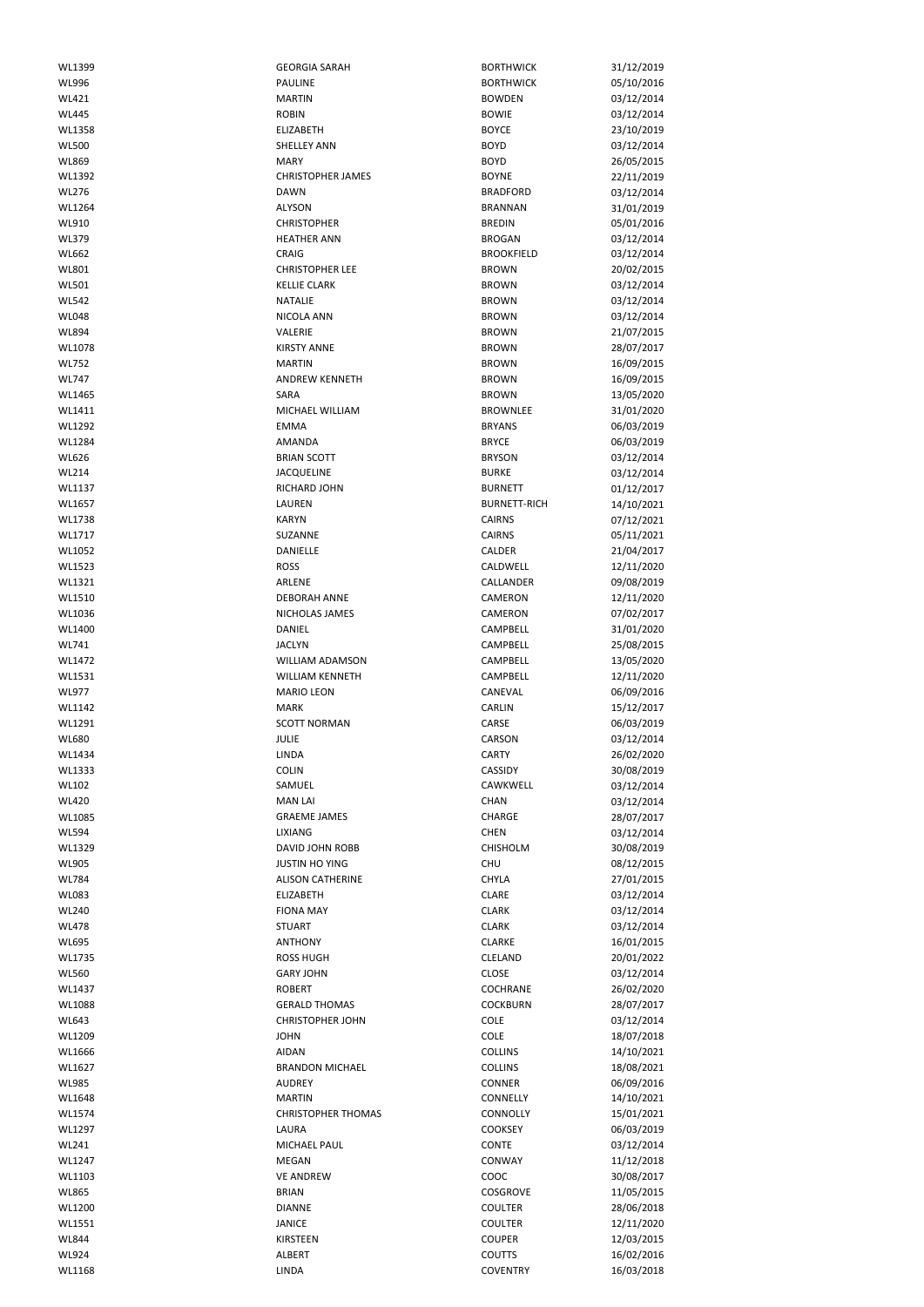| WL1141                | PAULA JOAN                       | COWAN                            | 15/12/2017               |
|-----------------------|----------------------------------|----------------------------------|--------------------------|
| WL171                 | <b>BENJAMIN JAMES</b>            | COWARD                           | 03/12/2014               |
|                       |                                  |                                  |                          |
| <b>WL650</b>          | <b>STEPHEN</b>                   | CRAWFORD                         | 03/12/2014               |
| WL1303                | WILLIAM                          | CRAWFORD                         | 11/04/2019               |
| WL1268                | <b>GILLIAN</b>                   | CROW                             | 31/01/2019               |
| WL1743                | <b>LOUISE ANN</b>                | <b>CROZIER</b>                   | 20/01/2022               |
| WL1084                | <b>ANN</b>                       | CUNNINGHAM                       | 28/07/2017               |
| WL1552                | CALUM                            | CUNNINGHAM                       | 12/11/2020               |
| <b>WL217</b>          | NATHANIEL                        | CUNNINGHAM                       | 03/12/2014               |
| <b>WL138</b>          | LYNNE                            | <b>CURRID</b>                    | 03/12/2014               |
| WL1143                | LORNA                            | <b>CURRIE</b>                    | 09/01/2018               |
| WL1213                | MICHAEL GERARD                   | <b>CUSACK</b>                    | 23/08/2018               |
| <b>WL885</b>          | <b>SIAN LOUISE</b>               | <b>CUSACK</b>                    | 23/06/2015               |
| WL1686                |                                  |                                  |                          |
|                       | <b>JULIE</b>                     | DALGLEISH                        | 05/11/2021               |
| WL1459                | <b>JACQUELINE</b>                | DANDIE                           | 13/05/2020               |
| <b>WL384</b>          | LAUREN                           | <b>DARROCH</b>                   | 03/12/2014               |
| WL1716                | <b>BIRJEES</b>                   | <b>DAUD</b>                      | 07/12/2021               |
| WL1647                | <b>HOPE</b>                      | <b>DAVIDSON</b>                  | 14/10/2021               |
| WL1630                | <b>MATTHEW THOMAS</b>            | <b>DAY</b>                       | 18/08/2021               |
| WL933                 | <b>KAREN</b>                     | <b>DE FARIA</b>                  | 01/04/2016               |
| WL1555                | DIEGO DECIMO                     | DE MENEZES                       | 15/01/2021               |
| <b>WL128</b>          | <b>AMANDA</b>                    | <b>DENHOLM</b>                   | 03/12/2014               |
| <b>WL572</b>          | <b>ANDREW DENNIS</b>             | <b>DEVINE</b>                    | 03/12/2014               |
| WL1227                | <b>LAUREN SUSAN</b>              | <b>DEVLIN</b>                    |                          |
|                       |                                  |                                  | 26/09/2018               |
| WL1031                | <b>VIKKI</b>                     | <b>DEVLIN</b>                    | 13/01/2017               |
| WL1185                | LINDSAY YVETTE                   | <b>DICKSON</b>                   | 19/04/2018               |
| WL1591                | <b>MARK</b>                      | <b>DICKSON</b>                   | 12/05/2021               |
| <b>WL722</b>          | NICOLA GILLON                    | <b>DICKSON</b>                   | 27/01/2015               |
| WL1248                | <b>PAULINE</b>                   | <b>DICKSON</b>                   | 11/12/2018               |
| WL1327                | <b>SUSAN TRACY</b>               | <b>DOCHERTY</b>                  | 09/08/2019               |
| WL697                 | <b>DAVID</b>                     | <b>DOHERTY</b>                   | 16/01/2015               |
| WL1622                | <b>FIONA</b>                     | <b>DOIG</b>                      | 02/08/2021               |
| <b>WL469</b>          | MARGARET MUIRHEAD ELIZABETH      | <b>DONALDSON</b>                 | 03/12/2014               |
| <b>WL372</b>          | PAMELA DONALDSON                 | <b>DONALDSON</b>                 | 03/12/2014               |
| WL1013                | PAUL                             | <b>DOUGALL</b>                   | 30/11/2016               |
|                       |                                  |                                  |                          |
| <b>WL436</b>          | <b>BRIAN STEWART</b>             | <b>DOW</b>                       | 03/12/2014               |
| <b>WL563</b>          | <b>MARIE JEAN</b>                | <b>DOYLE</b>                     | 03/12/2014               |
| WL1070                | <b>ELIZABETH</b>                 | <b>DRUMMOND</b>                  | 21/06/2017               |
| WL1447                | <b>EVONNE</b>                    | DRUMMOND                         | 26/02/2020               |
| <b>WL464</b>          | <b>MARY</b>                      | <b>DUFF</b>                      | 03/12/2014               |
| WL1441                | <b>KATRINA</b>                   | <b>DUFFY</b>                     | 26/02/2020               |
| WL1403                | <b>ELIZABETH MARGARET</b>        | <b>DUNCAN</b>                    | 31/01/2020               |
| WL1595                | JASMINE                          | <b>DUNCAN</b>                    | 12/05/2021               |
| WL1541                | LYNN                             | <b>DUNSMORE</b>                  | 12/11/2020               |
| WL1596                | <b>MICHAEL</b>                   | <b>EAGERS</b>                    | 12/05/2021               |
| <b>WL174</b>          | LESLEY                           | <b>EDGAR</b>                     |                          |
|                       |                                  |                                  | 03/12/2014               |
| WL1587                | <b>KARIM</b>                     | EL MAOUI                         | 12/05/2021               |
| <b>WL419</b>          | <b>JAMAL</b>                     | EL MORABET                       | 03/12/2014               |
| WL1006                | STEPHANIE                        | <b>ELLIOT</b>                    | 01/11/2016               |
| WL1123                | LORRAINE                         | <b>ELLIS</b>                     | 12/10/2017               |
| WL1202                | <b>MEHMET</b>                    | EROL                             | 28/06/2018               |
| <b>WL530</b>          | <b>IRENE</b>                     | <b>ESPIE</b>                     | 03/12/2014               |
| WL1414                | <b>AARON JAMES</b>               | <b>EVANS</b>                     | 31/01/2020               |
| <b>WL092</b>          | <b>ELIZABETH ANNE</b>            | <b>EVANS</b>                     | 03/12/2014               |
| WL1125                | <b>KAREN ANNE</b>                | <b>EVANS</b>                     | 02/11/2017               |
| WL1065                | <b>FAYE TABITHA</b>              | <b>EVISON</b>                    | 08/06/2017               |
| <b>WL093</b>          | <b>GEORGE</b>                    | EZADY                            | 03/12/2014               |
|                       |                                  |                                  |                          |
| WL1062                | PAUL ANDREW                      | <b>FAGAN</b>                     | 08/06/2017               |
| WL571                 | <b>SUZANNE LAURA</b>             | <b>FAIRWEATHER</b>               | 03/12/2014               |
| <b>WL1584</b>         | <b>HOLLY</b>                     | <b>FALCONER</b>                  | 12/05/2021               |
| WL1156                | DANIELE                          | <b>FARGNOLI</b>                  | 04/03/2018               |
| WL1180                | <b>JILLIAN CATHERINE</b>         | <b>FAULDS</b>                    | 03/04/2018               |
| WL1301                | <b>STUART ALAN</b>               | <b>FAULDS</b>                    | 11/04/2019               |
| WL1370                | <b>CHERYL ELIZABETH</b>          | <b>FEARN</b>                     | 22/11/2019               |
| WL1612                | <b>BLAINE</b>                    | <b>FERGUSON</b>                  | 08/07/2021               |
| WL1216                | <b>STUART</b>                    | <b>FERGUSON</b>                  | 23/08/2018               |
| WL1063                | <b>BARRY IAN</b>                 | <b>FISHER</b>                    | 08/06/2017               |
|                       |                                  |                                  |                          |
| WL902                 | <b>JOHN</b>                      | <b>FISHER</b>                    | 30/07/2015               |
| WL1270                | <b>ALASDAIR DUNCAN</b>           | <b>FLEMING</b>                   | 31/01/2019               |
| <b>WL129</b>          | DEBBRA NICOLA                    | <b>FLEMING</b>                   | 03/12/2014               |
| WL717                 | <b>GEORGE</b>                    | <b>FLEMING</b>                   | 27/01/2015               |
| WL1439                | <b>MARGARET ROBERTSON MALLOY</b> | <b>FLEMING</b>                   | 26/02/2020               |
| WL1151                | JEANMARIE                        | <b>FLYNN</b>                     | 30/01/2018               |
| WL1730                | <b>STEPHEN</b>                   | <b>FORGIE</b>                    | 07/12/2021               |
| WL180                 | <b>DAVID</b>                     | <b>FORREST</b>                   | 03/12/2014               |
| <b>WL177</b>          | EVALEEN                          | <b>FORREST</b>                   | 03/12/2014               |
|                       |                                  |                                  |                          |
|                       |                                  |                                  |                          |
| WL351<br><b>WL159</b> | <b>IAN</b><br><b>LYNN</b>        | <b>FORREST</b><br><b>FORREST</b> | 03/12/2014<br>03/12/2014 |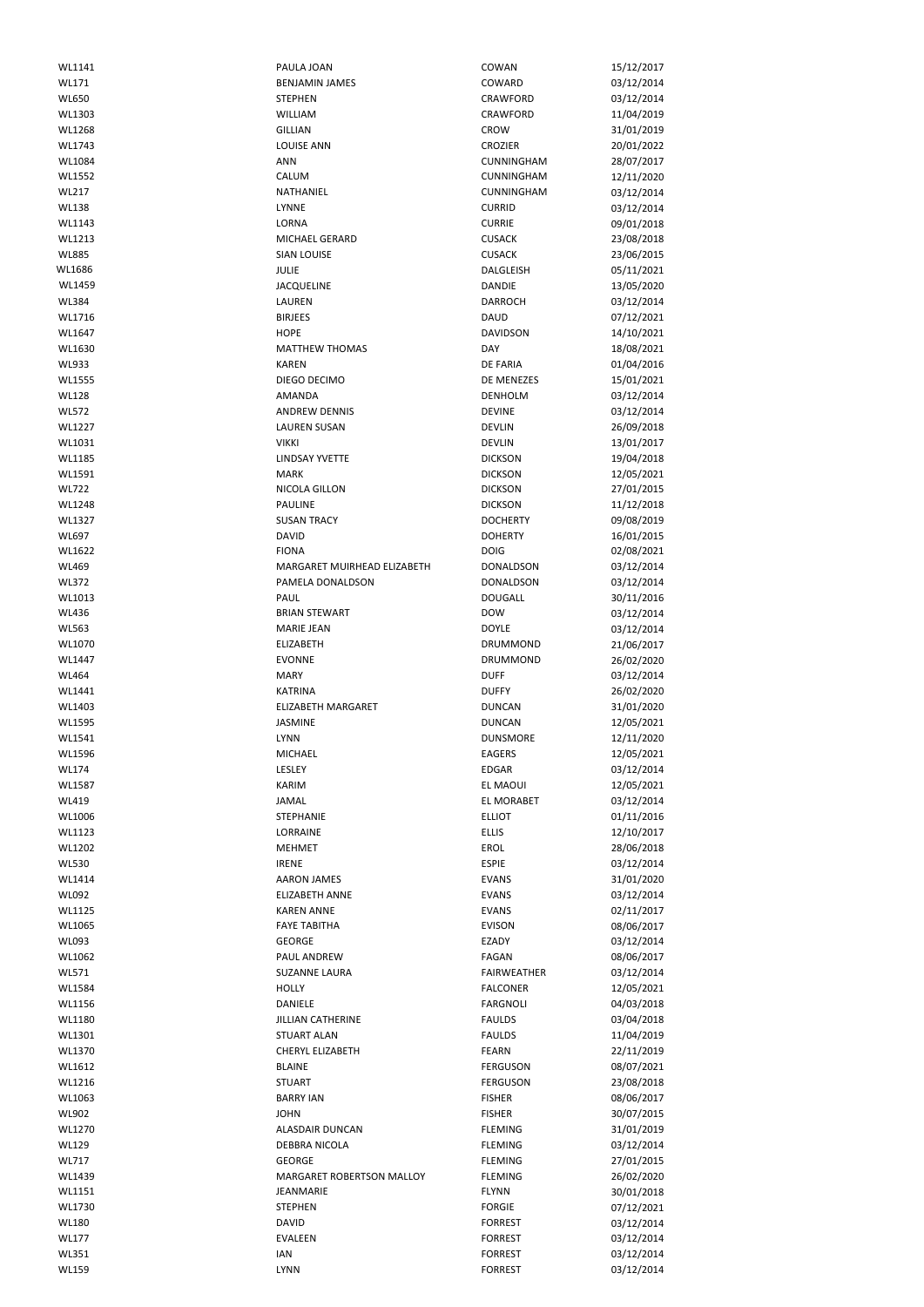| WL989        | SHAUN                  | <b>FORREST</b>      | 05/10/2016 |
|--------------|------------------------|---------------------|------------|
| <b>WL927</b> | <b>KATY MARY JANE</b>  | <b>FORRESTER</b>    | 01/04/2016 |
|              |                        |                     |            |
| WL367        | <b>RUSSELL</b>         | <b>FORSTER</b>      | 03/12/2014 |
| WL1330       | <b>DEBORAH</b>         | <b>FORSYTH</b>      | 30/08/2019 |
| WL1335       | LESLEY                 | <b>FORTUNE</b>      | 30/08/2019 |
| WL1169       | SUSAN                  | <b>FOTHERINGHAM</b> | 16/03/2018 |
| <b>WL632</b> | <b>STEWART</b>         | <b>FOULIS</b>       | 03/12/2014 |
| WL1104       | <b>NICOLA</b>          | <b>FOULIS</b>       | 30/08/2017 |
| WL1146       | <b>KELLY MARGARET</b>  | <b>FOWLER</b>       | 09/01/2018 |
| <b>WL736</b> | <b>PEPINO</b>          | <b>FRANCHI</b>      | 25/08/2015 |
| WL1155       | <b>ROSS</b>            | <b>FRASER</b>       | 30/01/2018 |
| WL1253       | <b>KIRSTIE CHERI</b>   | <b>FRASER</b>       | 11/12/2018 |
| WL1715       | <b>STEVEN</b>          | <b>FRASER</b>       |            |
|              |                        |                     | 07/12/2021 |
| WL201        | CARLA                  | <b>FRIELLO</b>      | 03/12/2014 |
| WL1111       | DAVID JOHN             | <b>FROST</b>        | 18/09/2017 |
| WL1067       | <b>PATRICK CHARLES</b> | <b>FULLERTON</b>    | 08/06/2017 |
| WL1476       | <b>DEBBIE</b>          | <b>FULTON</b>       | 14/10/2020 |
| WL731        | <b>LINDA</b>           | GALLAGHER           | 30/07/2015 |
| WL931        | <b>KEELY CYNTHIA</b>   | GALLOWAY            | 01/04/2016 |
| WL1098       | <b>ROBERT</b>          | <b>GARDINER</b>     | 30/08/2017 |
| WL1669       | LYNNE M                | GARDNER             | 05/11/2021 |
| <b>WL205</b> | <b>DAVID</b>           | GASUZA              | 03/12/2014 |
| WL1443       | <b>MICHELLE</b>        | <b>GATENSBY</b>     | 26/02/2020 |
| <b>WL814</b> | <b>NATASHA</b>         | <b>GEMMELL</b>      | 03/03/2015 |
| <b>WL289</b> | <b>CLAIRE</b>          | GENELLI             | 03/12/2014 |
| WL1626       | JONATHAN KARL DAVID    | <b>GEORGE</b>       | 02/08/2021 |
|              |                        |                     |            |
| WL1057       | <b>ADNAN</b>           | <b>GHAFOOR</b>      | 03/05/2017 |
| WL1734       | AMIE                   | <b>GIBSON</b>       | 20/01/2022 |
| WL1543       | WILLIAM                | GILL                | 12/11/2020 |
| WL1091       | <b>RUTH</b>            | <b>GILLILAND</b>    | 28/07/2017 |
| WL1245       | <b>KAREN</b>           | <b>GILLON</b>       | 11/12/2018 |
| WL1361       | <b>REBECCA</b>         | <b>GILMOUR</b>      | 23/10/2019 |
| <b>WL228</b> | <b>BRIAN</b>           | GLENDINNING         | 03/12/2014 |
| <b>WL600</b> | <b>DREW</b>            | GOODFELLOW          | 03/12/2014 |
| WL994        | <b>CRAIG</b>           | <b>GORDON</b>       | 05/10/2016 |
| WL1732       | <b>ALASDAIR</b>        | <b>GORMAN</b>       | 20/01/2022 |
| <b>WL492</b> | <b>DARREN</b>          | <b>GOTHARD</b>      | 03/12/2014 |
| WL1365       | <b>KYLE ROSS</b>       | <b>GOUGH</b>        | 23/10/2019 |
| WL1258       | <b>ANDREA JANE</b>     | <b>GOURLEY</b>      | 31/01/2019 |
| <b>WL466</b> | <b>ALLANA ELIZA</b>    | GOWANS              | 03/12/2014 |
|              |                        |                     |            |
| WL1534       | <b>PETER</b>           | <b>GRAHAM</b>       | 12/11/2020 |
| <b>WL737</b> | LAURA                  | <b>GRANT</b>        | 25/08/2015 |
| WL1313       | <b>MAKRAM</b>          | GRASSA              | 14/05/2019 |
| WL1038       | <b>GILLIAN</b>         | GRAY                | 21/02/2017 |
| WL1645       | LORAINE ELIZABETH      | GRAY                | 14/10/2021 |
| WL710        | EDWARD                 | GREEN               | 27/01/2015 |
| WL1299       | <b>HEATHER</b>         | <b>GREEN</b>        | 11/04/2019 |
| WL1121       | <b>JULIE</b>           | <b>GREEN</b>        | 12/10/2017 |
| WL1094       | <b>MARGARET</b>        | <b>GREEN</b>        | 28/07/2017 |
| <b>WL565</b> | PAUL JOHN              | <b>GREENSMITH</b>   | 03/12/2014 |
| WL1421       | SANDRA                 | <b>GREIG</b>        | 31/01/2020 |
| WL1277       | MICHAEL JOSEPH         | <b>GRODEN</b>       | 31/01/2019 |
| WL1634       | <b>CLAIR ROBERTSON</b> | <b>GROSSART</b>     | 18/08/2021 |
| WL1256       | <b>BRIAN</b>           | <b>GUEST</b>        | 31/01/2019 |
| WL612        | <b>WILLIAM CHARLES</b> | <b>HAGGARTY</b>     | 03/12/2014 |
| <b>WL146</b> | <b>JON MACDONALD</b>   | HALLIDAY            | 03/12/2014 |
| WL1225       | STEVEN ALEXANDER       | <b>HALLOREN</b>     |            |
|              |                        |                     | 26/09/2018 |
| <b>WL100</b> | <b>FAYE FRENCH</b>     | <b>HAMILTON</b>     | 03/12/2014 |
| WL1504       | LEE JAMES              | <b>HAMILTON</b>     | 12/11/2020 |
| <b>WL786</b> | LORRAINE               | <b>HAMILTON</b>     | 27/01/2015 |
| WL1391       | <b>IDNAN</b>           | <b>HANIF</b>        | 22/11/2019 |
| WL1467       | <b>CHRISTINE</b>       | <b>HANNAH</b>       | 13/05/2020 |
| WL1603       | MOHAMMED NAWAZ         | <b>HAQ</b>          | 08/07/2021 |
| WL1312       | <b>SHIRLEY ANNE</b>    | <b>HARDIE</b>       | 14/05/2019 |
| WL966        | <b>JAMES LEE</b>       | <b>HARDING</b>      | 05/07/2016 |
| <b>WL266</b> | <b>ELIZABETH ANNE</b>  | <b>HARKNESS</b>     | 03/12/2014 |
| <b>WL242</b> | <b>NEIL</b>            | <b>HARRIS</b>       | 03/12/2014 |
| WL671        | <b>STEVEN JOHN</b>     | <b>HARRIS</b>       | 03/12/2014 |
| WL1432       | <b>MICHELLE</b>        | HART                | 31/01/2020 |
|              |                        | <b>HART</b>         |            |
| WL943        | <b>TERENCE</b>         |                     | 12/05/2016 |
| WL1106       | <b>ROBERT</b>          | <b>HARVEY</b>       | 18/09/2017 |
| WL1287       | <b>MARTIN JAMES</b>    | <b>HAYES</b>        | 06/03/2019 |
| <b>WL456</b> | <b>WEN GUANG</b>       | HE                  | 03/12/2014 |
| <b>WL827</b> | KANG                   | HE                  | 06/03/2015 |
| WL1102       | <b>RACHEL</b>          | <b>HEATIE</b>       | 30/08/2017 |
| WL1511       | RACHAEL                | <b>HEDGES</b>       | 12/11/2020 |
| WL945        |                        | <b>HEGGIE</b>       | 20/05/2016 |
|              | DREW ALEXANDER         |                     |            |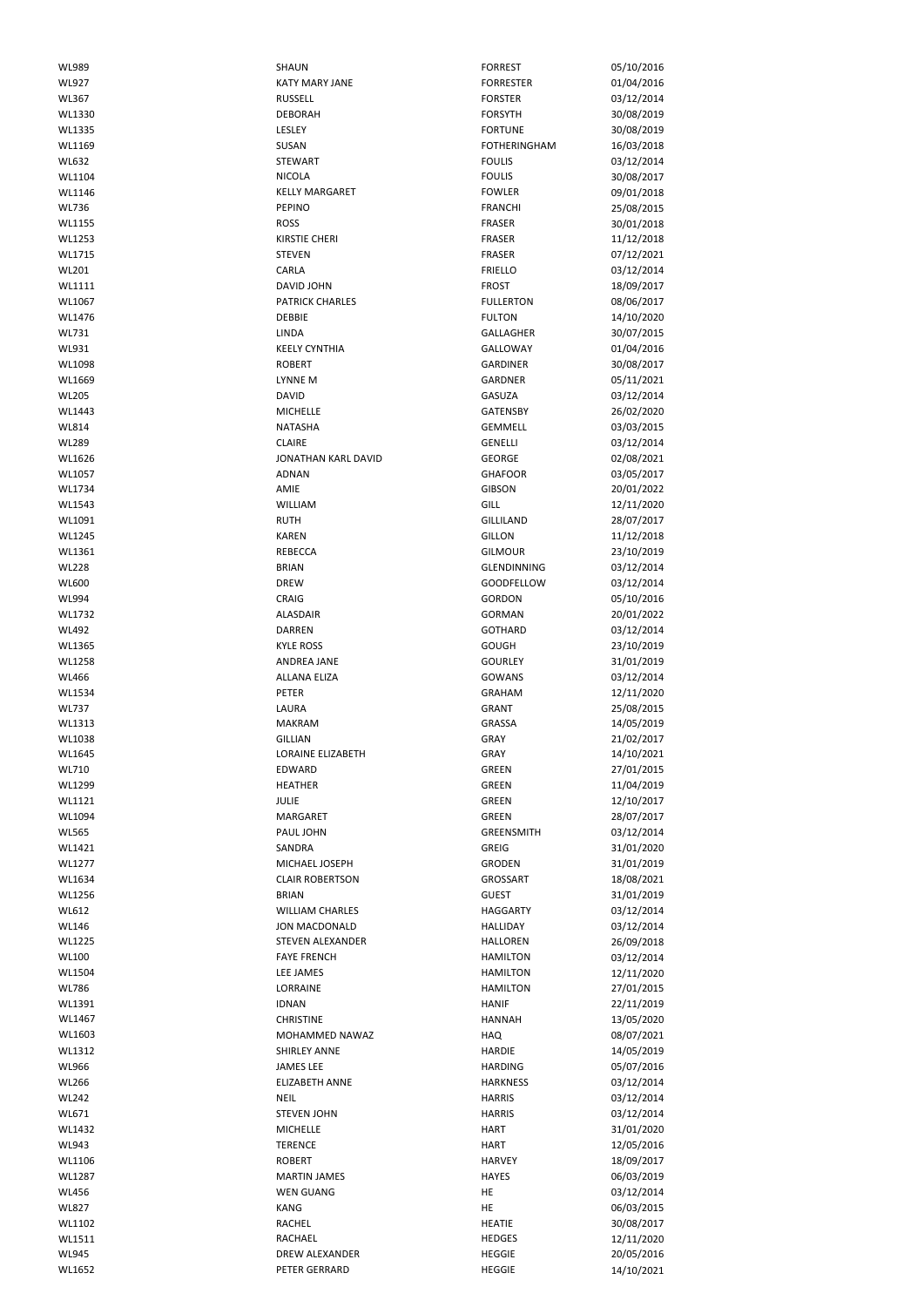| WL1722       | ANDREW SW                 | <b>HENDERSON</b>      | 20/01/2022 |
|--------------|---------------------------|-----------------------|------------|
| <b>WL254</b> | <b>TERRI</b>              | <b>HENDERSON</b>      |            |
|              |                           |                       | 03/12/2014 |
| WL1509       | <b>MARK</b>               | <b>HENDRIE</b>        | 12/11/2020 |
| WL1338       | <b>ANOUSKA TAMALIN</b>    | <b>HENDRY</b>         | 30/08/2019 |
| <b>WL544</b> | JAMES                     | <b>HENDRY</b>         | 03/12/2014 |
| WL1478       | <b>SCOTT</b>              | <b>HERVO</b>          | 14/10/2020 |
| <b>WL740</b> | JULIA                     | <b>HILL</b>           | 25/08/2015 |
|              |                           |                       |            |
| WL1416       | <b>RYAN LEE</b>           | <b>HINDLE</b>         | 31/01/2020 |
| <b>WL838</b> | <b>JASON</b>              | <b>HODKINSON</b>      | 12/03/2015 |
| <b>WL300</b> | <b>AUDREY</b>             | <b>HOGG</b>           | 03/12/2014 |
| <b>WL334</b> | DOMINIC PHILLIPPE RAMSEY  | <b>HOGGARD</b>        | 03/12/2014 |
| <b>WL079</b> | <b>KAREN</b>              | <b>HOLLAND</b>        | 03/12/2014 |
|              |                           |                       |            |
| WL1064       | <b>MARK</b>               | HOOD                  | 08/06/2017 |
| WL1718       | <b>AGNES</b>              | <b>HOOMAN</b>         | 07/12/2021 |
| WL1613       | <b>ASHLEY JANE</b>        | <b>HOPE</b>           | 08/07/2021 |
| WL1050       | WILLIAM ALLAN             | <b>HOPE</b>           | 21/04/2017 |
| WL1546       | <b>KIRSTY</b>             | <b>HOPKINS</b>        | 12/11/2020 |
| <b>WL573</b> | LAYNA                     | <b>HOUSTON</b>        | 03/12/2014 |
|              |                           |                       |            |
| WL1550       | <b>ELIZABETH MCGOWAN</b>  | <b>HOWLEY</b>         | 12/11/2020 |
| WL1539       | <b>KATHRYN LEIGH</b>      | <b>HUGHES</b>         | 12/11/2020 |
| <b>WL348</b> | <b>LEONARD GERARD</b>     | <b>HUGHES</b>         | 03/12/2014 |
| WL1113       | <b>TAIR</b>               | <b>HULL</b>           | 18/09/2017 |
| <b>WL374</b> | <b>ROSEMARY STEVEN</b>    | <b>HUNTER</b>         | 03/12/2014 |
|              |                           |                       |            |
| <b>WL327</b> | SEAN                      | <b>HUNTER</b>         | 03/12/2014 |
| <b>WL944</b> | <b>JOHN</b>               | <b>HUNTER</b>         | 12/05/2016 |
| WL1438       | LORRAINE                  | <b>HUNTER</b>         | 26/02/2020 |
| <b>WL782</b> | <b>STUART BRIAN</b>       | <b>HURCOMB</b>        | 27/01/2015 |
| <b>WL767</b> | <b>MARIAM</b>             | <b>HUSSAIN</b>        | 20/11/2015 |
|              |                           |                       |            |
| WL1526       | <b>JOHN</b>               | <b>HUTTON</b>         | 12/11/2020 |
| WL1174       | <b>PATRICIA</b>           | <b>HUTTON</b>         | 16/03/2018 |
| WL892        | KELSIE                    | <b>HUYTON</b>         | 21/07/2015 |
| WL951        | MUHAMMAD SAQIB            | <b>IFTIKHAR</b>       | 20/05/2016 |
| WL1487       | SHAHJAHAN MOHAMMAD        | <b>IKHTIAR</b>        | 14/10/2020 |
|              | SAMANTHA                  | <b>INGHAM</b>         | 05/11/2021 |
| WL1673       |                           |                       |            |
| WL1691       | DAVID A                   | <b>INNES</b>          | 05/11/2021 |
| WL1585       | <b>LARA JANE</b>          | <b>INNES</b>          | 12/05/2021 |
| WL1369       | <b>EWAN</b>               | <b>INVERARITY</b>     | 22/11/2019 |
| <b>WL140</b> | <b>JAVED</b>              | <b>IQBAL</b>          | 03/12/2014 |
|              | MUHAMMAD ZAHID            |                       |            |
| WL1633       |                           | <b>IQBAL</b>          | 18/08/2021 |
| WL1191       | <b>APRIL MORRISON</b>     | <b>IRVINE</b>         | 23/05/2018 |
| WL1005       | <b>CHRISTOPHER</b>        | <b>JACKSON</b>        | 01/11/2016 |
| WL1242       | <b>MARK ROBERT JAMES</b>  | <b>JACONELLI</b>      | 11/12/2018 |
| WL1140       | SALLY                     | JAY                   | 15/12/2017 |
| <b>WL347</b> | <b>EVELYN</b>             | <b>JENKINS</b>        | 03/12/2014 |
|              |                           |                       |            |
| <b>WL438</b> | <b>KIRSTY</b>             | <b>JENKINS</b>        | 03/12/2014 |
| WL1017       | <b>ALAN</b>               | <b>JOHNSTON</b>       | 30/11/2016 |
| WL1305       | LESLEYANN                 | <b>JOHNSTONE</b>      | 11/04/2019 |
| WL1250       | <b>MARGARET ANNE</b>      | <b>JOHNSTONE</b>      | 11/12/2018 |
| WL690        | <b>ANN</b>                |                       |            |
|              |                           | <b>JONES</b>          | 16/01/2015 |
| WL291        | ABEYSON                   | <b>JOSE</b>           | 03/12/2014 |
| WL1089       | LEE                       | <b>KANE</b>           | 28/07/2017 |
| <b>WL836</b> | <b>TOMASZ</b>             | <b>KAPALA</b>         | 12/03/2015 |
| <b>WL577</b> | <b>RUKSANA</b>            | <b>KAUSAR</b>         | 03/12/2014 |
| <b>WL884</b> | <b>JOHN DAVID</b>         | KAVANAGH              | 23/06/2015 |
| WL721        | <b>MARTIN</b>             | KELLY                 | 27/01/2015 |
|              |                           |                       |            |
| WL811        | <b>DAVID</b>              | KELLY                 | 03/03/2015 |
| WL1226       | <b>ELIZABETH</b>          | KELLY                 | 26/09/2018 |
| WL1217       | <b>JAMES KEVIN</b>        | KELLY                 | 23/08/2018 |
| WL1310       | STEPHEN WILLIAM           | KELLY                 | 14/05/2019 |
| WL1670       | DOROTHY A                 | <b>KELLY-MCKENZIE</b> | 05/11/2021 |
| WL1228       | PAUL JOHN JAMES           | <b>KENNY</b>          | 26/09/2018 |
|              |                           |                       |            |
| <b>WL103</b> | MARGARET                  | <b>KERR</b>           | 03/12/2014 |
| <b>WL385</b> | <b>EUAN</b>               | <b>KESSON</b>         | 03/12/2014 |
| WL1302       | <b>QAMROSH ALAM</b>       | <b>KHAN</b>           | 11/04/2019 |
| WL1071       | <b>KELLY MARIE</b>        | KILDAY                | 21/06/2017 |
| WL1285       | CARRIE-ANNE               | KILGALLON             | 06/03/2019 |
| WL694        | <b>BARBARA ANNE</b>       | <b>KING</b>           | 16/01/2015 |
|              |                           |                       |            |
| WL1581       | <b>JOHN</b>               | <b>KING</b>           | 12/05/2021 |
| <b>WL847</b> | PAUL                      | KINSLER               | 17/03/2015 |
| WL1159       | <b>ROSS</b>               | <b>KIRKPATRICK</b>    | 04/03/2018 |
| WL1257       | LISA                      | KNOX                  | 31/01/2019 |
| <b>WL839</b> | <b>TANVEER</b>            | <b>KOKAB</b>          |            |
|              |                           |                       | 12/03/2015 |
| <b>WL829</b> | KELLY                     | <b>KONTOU</b>         | 06/03/2015 |
| WL1471       | NASEEM                    | <b>KOUSAR</b>         | 13/05/2020 |
| WL1183       | <b>JERRIN</b>             | KUNJUMON              | 19/04/2018 |
| WL1105       | MELLISSA                  | <b>KYDD</b>           | 18/09/2017 |
|              |                           |                       |            |
| <b>WL078</b> | <b>NICOLA</b>             | LACEY                 | 03/12/2014 |
| <b>WL574</b> | MICHAEL                   | LAMBE                 | 03/12/2014 |
| WL631        | MARGARET BROWN SOMERVILLE | LAMBIE                | 03/12/2014 |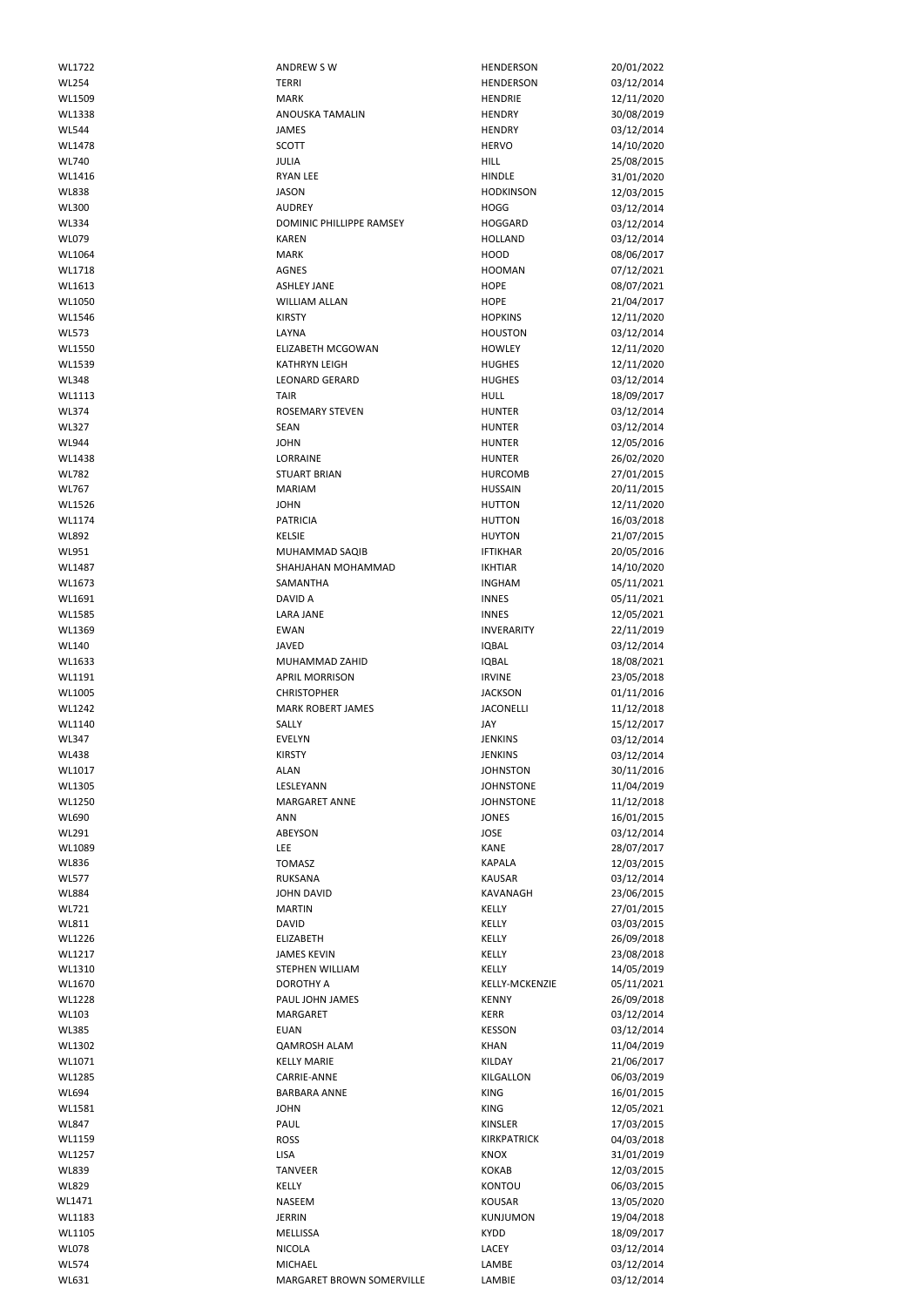| <b>WL239</b> | <b>ROSS</b>                | LAMBIE             | 03/12/2014 |
|--------------|----------------------------|--------------------|------------|
| WL321        | <b>VICKY JANE CHAMBERS</b> | LAMBIE             | 03/12/2014 |
| <b>WL270</b> | <b>MARION LYNDA</b>        | LAMMIE             |            |
|              |                            |                    | 03/12/2014 |
| <b>WL398</b> | <b>LAP HUNG</b>            | LANG               | 03/12/2014 |
| <b>WL774</b> | <b>COLIN</b>               | LATTA              | 20/11/2015 |
| <b>WL460</b> | <b>JOHN</b>                | LAURIE             | 03/12/2014 |
| WL369        | <b>ALISTAIR MICHAEL</b>    | LAW                | 03/12/2014 |
| <b>WL558</b> | <b>KENNETH</b>             | LAWLER             | 03/12/2014 |
| WL1491       | LORRAINE                   | LAWSON             | 14/10/2020 |
| <b>WL452</b> | <b>KENNETH CHARLES</b>     | LEAMY              | 03/12/2014 |
| WL1609       | <b>DARREN</b>              | LEONARD            | 07/12/2021 |
| <b>WL608</b> | <b>AMY LOUISE</b>          | LEGG               | 03/12/2014 |
|              |                            |                    |            |
| <b>WL189</b> | <b>TONY</b>                | LENAGHAN           | 03/12/2014 |
| <b>WL224</b> | <b>MARCIN</b>              | LESNIAK            | 03/12/2014 |
| <b>WL164</b> | <b>OLGA EWA</b>            | LESNIAK            | 03/12/2014 |
| <b>WL733</b> | GARY                       | <b>LIGHTBODY</b>   | 25/08/2015 |
| <b>WL333</b> | ANNE                       | <b>LIVINGSTON</b>  | 03/12/2014 |
| WL397        | <b>DAVID ROBERT</b>        | LIVINGSTONE        | 03/12/2014 |
| <b>WL439</b> | <b>BRIAN</b>               | LOMASNEY           | 03/12/2014 |
| WL1133       | <b>CAROLINE MARGARET</b>   | LOTCHO             | 01/12/2017 |
| WL1249       | PHILIP                     | LOTCHO             | 11/12/2018 |
| <b>WL329</b> | JAQUELINE                  | LOVE               |            |
|              |                            |                    | 03/12/2014 |
| WL714        | AGNES BENNIE FLEMING       | LOWE               | 27/01/2015 |
| WL1233       | DAVID JAMES ALFRED         | <b>LYTLE</b>       | 26/10/2018 |
| WL362        | WILLIAM                    | MACDONALD          | 03/12/2014 |
| WL1629       | <b>TRACY ANN</b>           | <b>MACINTYRE</b>   | 18/08/2021 |
| WL1244       | <b>ALAN JOH</b>            | MACKENZIE          | 11/12/2018 |
| WL1173       | JAMIE                      | MACKENZIE          | 16/03/2018 |
| WL1665       | <b>MAGDALENA URSZULA</b>   | MACKIEWICZ         | 14/10/2021 |
| WL1502       | <b>MARY</b>                | <b>MACLEAN</b>     | 12/11/2020 |
| WL1542       | <b>CONOR JOHN</b>          | MACLEOD            | 12/11/2020 |
| WL1490       | LAUREN                     | MACLEOD            | 14/10/2020 |
|              | THERESE                    | MACNEIL            | 05/11/2021 |
| WL1681       |                            |                    |            |
| WL1160       | LAUREN                     | <b>MACRURY</b>     | 04/03/2018 |
| <b>WL502</b> | <b>COLIN</b>               | <b>MACEY</b>       | 03/12/2014 |
| WL1598       | <b>ROSS SCOTT</b>          | MACGREGOR          | 08/07/2021 |
| WL301        | <b>CHRISTOPHER THOMAS</b>  | <b>MACKAY</b>      | 03/12/2014 |
| <b>WL207</b> | <b>NATHANIEL KINGSTON</b>  | <b>MACKAY</b>      | 03/12/2014 |
| <b>WL732</b> | <b>DAVID</b>               | <b>MACKIE</b>      | 25/08/2015 |
| <b>WL104</b> | <b>KENNETH JAMES</b>       | MACLEOD            | 03/12/2014 |
| WL1429       | <b>MUBEEN</b>              | <b>MAHMOOD</b>     | 31/01/2020 |
| WL1332       | <b>KENNETH</b>             | <b>MAIN</b>        | 30/08/2019 |
| <b>WL359</b> | <b>VICTORIA</b>            | <b>MAINWARING</b>  | 03/12/2014 |
| WL1463       | <b>ANNA MARIA</b>          | MALECKA            | 13/05/2020 |
| WL1713       | <b>JOHANNA</b>             | MALCOLM            | 07/12/2021 |
| <b>WL878</b> | DANIEL ANTHONY             | <b>MANCINI</b>     | 23/06/2015 |
|              |                            |                    |            |
| WL1219       | ANNE CATHERINE             | <b>MARGETT</b>     | 23/08/2018 |
| WL1175       | <b>JEMMA LOUISE</b>        | MARSHALL           | 16/03/2018 |
| <b>WL086</b> | REBECCA ELIZABETH          | <b>MARSHALL</b>    | 03/12/2014 |
| WL490        | <b>MARY FLORA</b>          | <b>MARSON</b>      | 03/12/2014 |
| WL769        | <b>ANDREW STEWART</b>      | <b>MARTIN</b>      | 20/11/2015 |
| WL1154       | <b>ADRIAN PAUL</b>         | <b>MASON</b>       | 30/01/2018 |
| WL1199       | <b>JANE DONALDSON</b>      | <b>MASON</b>       | 28/06/2018 |
| <b>WL830</b> | <b>MARIE</b>               | <b>MASON</b>       | 06/03/2015 |
| WL1460       | <b>DARREN MARK</b>         | <b>MASON</b>       | 13/05/2020 |
| <b>WL195</b> | <b>KEITH</b>               | <b>MASTERS</b>     | 03/12/2014 |
| WL1567       | <b>CHRISTOPHER</b>         | <b>MATHER</b>      | 15/01/2021 |
| <b>WL442</b> | ANSHUMAN                   | <b>MATHUR</b>      | 03/12/2014 |
| <b>WL848</b> | <b>HELEN</b>               | <b>MATTHEWS</b>    | 17/03/2015 |
| <b>WL826</b> | <b>KAREN</b>               | <b>MAYBURY</b>     | 06/03/2015 |
| <b>WL939</b> | MARGARETY                  | <b>MAYBURY</b>     | 12/05/2016 |
| WL766        | PAUL                       | <b>MCAFFREY</b>    | 20/11/2015 |
| WL1325       | <b>ASHLEY ANNE</b>         | <b>MCALLISTER</b>  | 09/08/2019 |
| WL1235       | <b>BRIAN</b>               | <b>MCALLISTER</b>  | 26/10/2018 |
|              |                            |                    |            |
| WL809        |                            |                    |            |
|              | <b>CAROL ANN</b>           | <b>MCAULAY</b>     | 03/03/2015 |
| WL1323       | <b>JOHN NEIL</b>           | <b>MCAULEY</b>     | 09/08/2019 |
| WL896        | <b>LYN</b>                 | MCAULLEY           | 21/07/2015 |
| WL1733       | DANIEL                     | <b>MCAVOY</b>      | 20/01/2022 |
| WL1162       | <b>DONNA</b>               | <b>MCCABE</b>      | 04/03/2018 |
| <b>WL520</b> | <b>MARIE FIONA</b>         | <b>MCCLAFFERTY</b> | 03/12/2014 |
| WL1729       | <b>NATALIE</b>             | <b>MCCLAY</b>      | 07/12/2021 |
| <b>WL114</b> | <b>ALASTAIR</b>            | <b>MCCOLL</b>      | 03/12/2014 |
| <b>WL015</b> | <b>GEORGE</b>              | MCCOLL             | 03/12/2014 |
| WL1604       | <b>LAURA ANNE</b>          | MCCONNELL          | 08/07/2021 |
| WL1410       | ALANNAH ISABELLEA          | MCCONVILLE         | 31/01/2020 |
| WL936        | DEAN RAYMOND JACK          | MCCONVILLE         | 01/04/2016 |
|              | <b>ELIZABETH MARY</b>      |                    |            |
| WL1349       |                            | MCCONVILLE         | 02/10/2019 |
| <b>WL682</b> | <b>DAWN FRANCES</b>        | <b>MCCORD</b>      | 03/12/2014 |
| WL1737       | <b>ANN MARIE</b>           | MCCORMACK          | 20/01/2022 |
| WL1639       | <b>KIRSTIE</b>             | <b>MCCRACKEN</b>   | 18/08/2021 |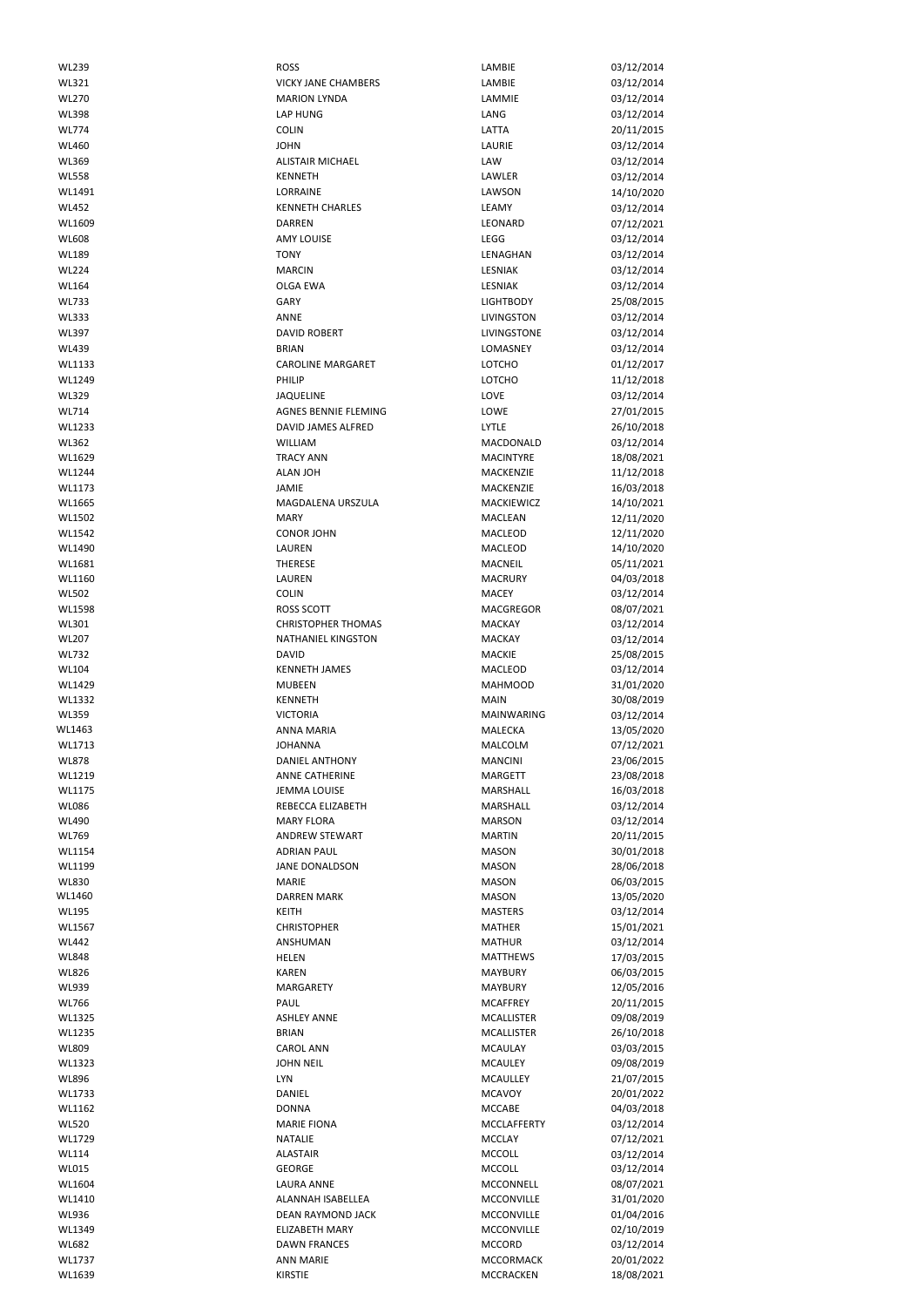| WL1131       | LOUISE                         | <b>MCCRINDLE</b>  | 01/12/2017 |
|--------------|--------------------------------|-------------------|------------|
| <b>WL645</b> | <b>SHARON ANN</b>              | <b>MCCUNE</b>     | 03/12/2014 |
|              |                                |                   |            |
| WL1745       | <b>JASON</b>                   | <b>MCDAID</b>     | 20/01/2022 |
| <b>WL820</b> | <b>MORNA</b>                   | <b>MCDAID</b>     | 03/03/2015 |
|              |                                |                   |            |
| WL1636       | <b>DEBORAH</b>                 | MCDONALD          | 18/08/2021 |
| WL1624       | <b>JORDAN</b>                  | MCDONALD          | 02/08/2021 |
| WL1238       | JENNIFER ASHLEY                | MCDONNELL         | 31/10/2018 |
|              |                                |                   |            |
| WL1218       | <b>EMMA</b>                    | MCDOUGALL         | 23/08/2018 |
| WL1350       | <b>KERRY</b>                   | MCDOUGALL         | 02/10/2019 |
|              |                                |                   |            |
| WL1009       | <b>CEHIR JOHN</b>              | <b>MCFARLAND</b>  | 30/11/2016 |
| WL039        | <b>HELEN</b>                   | <b>MCGAW</b>      | 03/12/2014 |
|              |                                |                   |            |
| <b>WL984</b> | <b>MARTIN</b>                  | MCGETTIGAN        | 06/09/2016 |
| WL1281       | <b>DELIA</b>                   | <b>MCGILL</b>     | 06/03/2019 |
|              |                                |                   |            |
| WL636        | <b>ALAN</b>                    | MCGILLVERAY       | 03/12/2014 |
| WL1356       | AMANDA JANE                    | <b>MCGOWN</b>     | 23/10/2019 |
|              |                                |                   |            |
| WL1740       | SARAH                          | <b>MCGREGOR</b>   | 20/01/2022 |
| WL1500       | <b>MARK</b>                    | <b>MCINALLY</b>   | 12/11/2020 |
|              |                                |                   |            |
| WL1680       | <b>STEWART</b>                 | <b>MCINTOSH</b>   | 05/11/2021 |
| WL1625       | <b>ROSS ALAN</b>               | <b>MCINTYRE</b>   | 02/08/2021 |
|              |                                |                   |            |
| WL1703       | ALEXANDER                      | <b>MCINULTY</b>   | 07/12/2021 |
| WL371        | <b>DEBRA HELEN</b>             | <b>MCKAY</b>      | 03/12/2014 |
|              |                                |                   |            |
| <b>WL620</b> | <b>HILDA</b>                   | <b>MCKAY</b>      | 03/12/2014 |
| WL1331       | <b>KELVIN SCOTT RAMSAY</b>     | <b>MCKAY</b>      | 30/08/2019 |
|              |                                |                   |            |
| <b>WL170</b> | <b>ROBERT EDWARD</b>           | <b>MCKAY</b>      | 03/12/2014 |
| WL1711       | THOMAS J                       | <b>MCKAY</b>      | 07/12/2021 |
|              |                                |                   |            |
| WL1172       | <b>GWEN ELIZABETH</b>          | <b>MCKEE</b>      | 16/03/2018 |
| WL1635       | <b>MARI</b>                    | <b>MCKENNA</b>    | 18/08/2021 |
|              |                                |                   |            |
| WL1521       | <b>WILLIAM JOHN</b>            | <b>MCKENNA</b>    | 12/11/2020 |
| WL1684       | ALANAH                         | <b>MCKERNAN</b>   | 05/11/2021 |
|              |                                |                   |            |
| <b>WL190</b> | ALEXANDER                      | MCLAUGHLIN        | 03/12/2014 |
| WL311        | <b>HAZEL BRIDGET</b>           | MCLAUGHLIN        | 03/12/2014 |
|              |                                |                   |            |
| <b>WL773</b> | <b>HAYLEY REBECCA</b>          | <b>MCLEAN</b>     | 20/11/2015 |
| <b>WL454</b> | ANGELA                         | <b>MCLEARY</b>    | 03/12/2014 |
|              |                                |                   |            |
| WL1402       | <b>ELAINE CATHERINE</b>        | <b>MCLEISH</b>    | 31/01/2020 |
| WL1295       | <b>BIANCA</b>                  | MCLELLAN          | 06/03/2019 |
|              |                                |                   |            |
| WL1016       | <b>FRANKIE</b>                 | MCLELLAND         | 30/11/2016 |
| <b>WL537</b> | <b>CAROL MARGARET JOHNSTON</b> | <b>MCLEOD</b>     | 03/12/2014 |
|              |                                |                   |            |
| <b>WL555</b> | <b>LYNN</b>                    | <b>MCMANUS</b>    | 03/12/2014 |
| WL1115       | LOUISE                         | <b>MCMENAMY</b>   | 18/09/2017 |
|              |                                |                   |            |
| WL1664       | <b>TRACEY</b>                  | <b>MCMILLAN</b>   | 14/10/2021 |
| WL1206       | <b>FRASER</b>                  | <b>MCMILLEN</b>   | 18/07/2018 |
| <b>WL783</b> | <b>ROBERT</b>                  | <b>MCNAMARA</b>   | 27/01/2015 |
|              |                                |                   |            |
| WL1566       | <b>DEREK</b>                   | <b>MCNEE</b>      | 15/01/2021 |
| WL1215       | <b>JAMES IAN</b>               | <b>MCNEIL</b>     | 23/08/2018 |
|              |                                |                   |            |
| <b>WL218</b> | <b>STEWART GRANT</b>           | <b>MCPHERSON</b>  | 03/12/2014 |
| <b>WL673</b> | <b>HUGH</b>                    | <b>MCQUILKIN</b>  | 03/12/2014 |
|              |                                |                   |            |
| <b>WL605</b> | <b>EMMA JAYNE</b>              | <b>MCROBBIE</b>   | 03/12/2014 |
| <b>WL298</b> | <b>CHARLES</b>                 | <b>MCSHERRY</b>   | 03/12/2014 |
|              |                                |                   |            |
| WL1224       | <b>DAVID JOHNSTON</b>          | MEEK              | 26/09/2018 |
| WL410        | <b>KAREN ANNE</b>              | MEIKLEM           | 03/12/2014 |
|              |                                |                   |            |
| WL1731       | <b>HEATHER</b>                 | <b>MELLORS</b>    | 07/12/2021 |
| WL1418       | <b>ANN MARGARET</b>            | <b>MIDDLETON</b>  | 31/01/2020 |
|              |                                |                   |            |
| WL1170       | LYNNE                          | <b>MIDDLETON</b>  | 16/03/2018 |
| <b>WL158</b> | PAUL JULIAN                    | <b>MILES</b>      | 03/12/2014 |
|              |                                |                   |            |
| WL1144       | <b>CHRISTOPHER</b>             | <b>MILLAR</b>     | 09/01/2018 |
| <b>WL183</b> | <b>KENNETH RICHARD</b>         | <b>MILLAR</b>     | 03/12/2014 |
| <b>WL373</b> | <b>MARION</b>                  | <b>MILLAR</b>     | 03/12/2014 |
|              |                                |                   |            |
| WL1190       | KIM LOUVAINE GEORGINA          | MILLER            | 23/05/2018 |
| WL1599       | <b>RYAN</b>                    | MILLER            | 08/07/2021 |
|              |                                |                   |            |
| WL1273       | <b>SHARON</b>                  | MILLER            | 31/01/2019 |
| WL1368       | <b>SHARON ROSE</b>             | <b>MILLER</b>     | 22/11/2019 |
|              |                                |                   |            |
| WL1661       | <b>VICKI</b>                   | MILLER            | 14/10/2021 |
| WL1589       | <b>ALAN JOHN</b>               | <b>MILTON</b>     | 12/05/2021 |
|              |                                |                   |            |
| <b>WL664</b> | <b>FIONA</b>                   | <b>MITCHELL</b>   | 03/12/2014 |
| WL914        | ALEXANDER                      | <b>MITCHELL</b>   | 28/01/2016 |
|              |                                |                   |            |
| WL1158       | <b>BONNIE</b>                  | <b>MITCHELL</b>   | 04/03/2018 |
| WL1314       | <b>GORDON ALEXANDER</b>        | <b>MITCHELL</b>   | 14/05/2019 |
|              | <b>JAMES</b>                   |                   |            |
| <b>WL920</b> |                                | <b>MITCHELL</b>   | 16/02/2016 |
| <b>WL957</b> | <b>JAMES PENDER</b>            | <b>MITCHELL</b>   | 05/07/2016 |
| WL1677       |                                | <b>MOFFAT</b>     |            |
|              | <b>ROBERT A</b>                |                   | 05/11/2021 |
| <b>WL517</b> | <b>AKHRAM</b>                  | MOHAMMED          | 03/12/2014 |
| <b>WL634</b> | <b>GHULAM</b>                  | MOHY-UD-DIN       | 03/12/2014 |
|              |                                |                   |            |
| <b>WL553</b> | CHERYL ELIZABETH               | <b>MOIR</b>       | 03/12/2014 |
| WL1007       | <b>ANTONIO</b>                 | <b>MOLFINO</b>    | 30/11/2016 |
|              |                                |                   |            |
| <b>WL704</b> | <b>DANNA</b>                   | <b>MONCRIEFFE</b> | 27/01/2015 |
| <b>WL570</b> | <b>ANTHONY PATRICK</b>         | <b>MORAN</b>      | 03/12/2014 |
|              |                                |                   |            |
| WL1149       | ANGELES                        | <b>MORENO</b>     | 30/01/2018 |
| WL1192       | LAURA-ANN                      | <b>MORGAN</b>     | 23/05/2018 |
|              |                                |                   |            |
| <b>WL210</b> |                                | <b>MORRISON</b>   | 03/12/2014 |
|              | <b>JOAN SAYERS</b>             |                   |            |
| WL1495       | <b>CAROL ANN</b>               | <b>MORTON</b>     | 14/10/2020 |
| <b>WL417</b> | <b>HELEN ROGERS</b>            | <b>MORTON</b>     | 03/12/2014 |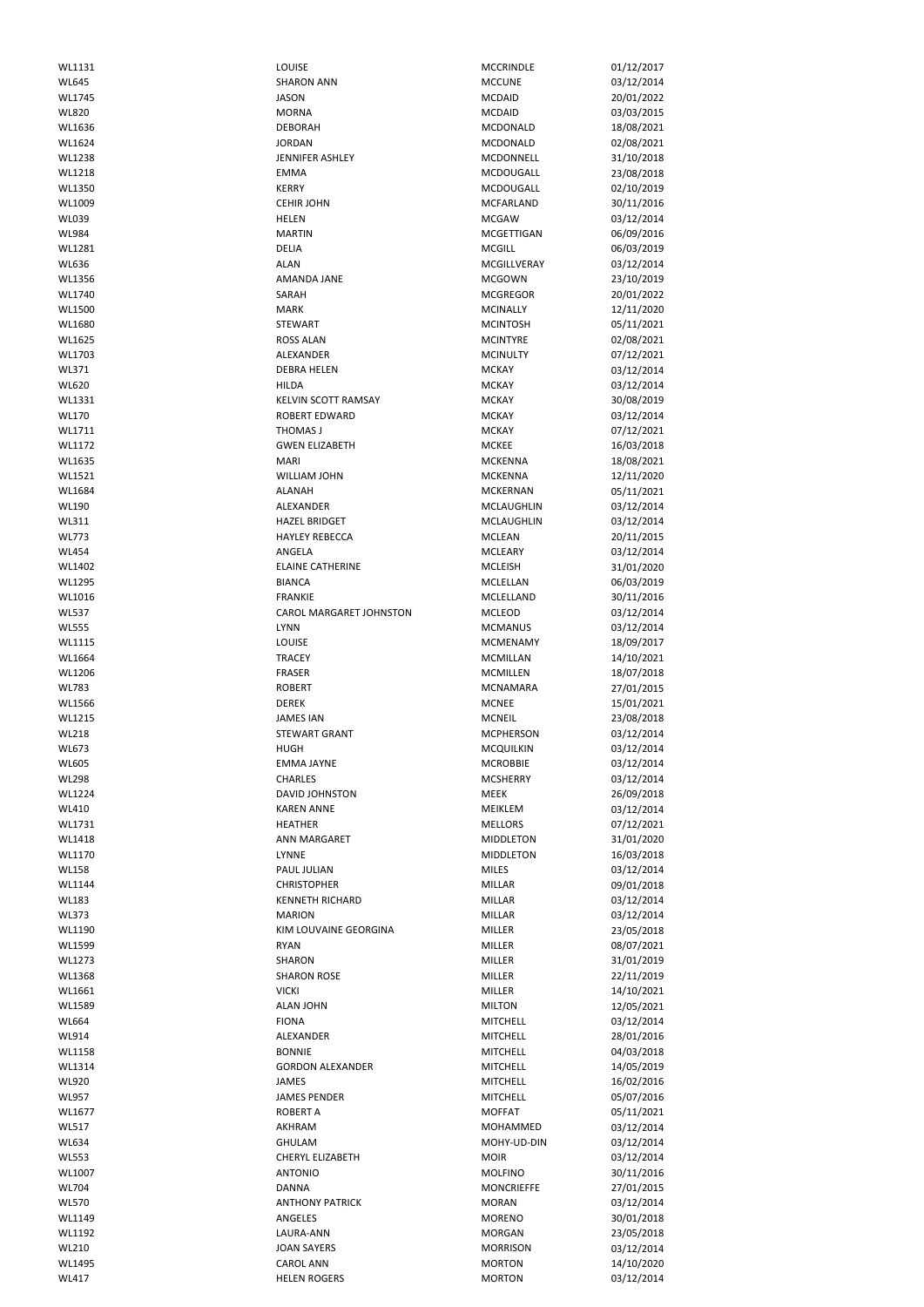| WL1309       |                           |                   |            |
|--------------|---------------------------|-------------------|------------|
|              | <b>RUSSELL SCOTT</b>      | <b>MORTON</b>     | 14/05/2019 |
| WL1519       | WAJDI                     | <b>MOUSSA</b>     | 08/07/2021 |
| <b>WL529</b> | <b>ALISON</b>             | <b>MUIR</b>       | 03/12/2014 |
|              |                           |                   |            |
| WL1236       | <b>CLAIRE</b>             | <b>MUIR</b>       | 31/10/2018 |
| WL1695       | SAMANTHA J                | <b>MUIR</b>       | 07/12/2021 |
| WL1696       | ALEXANDRA E               | <b>MUIRHEAD</b>   | 07/12/2021 |
| WL1145       | SAMANTHA                  | <b>MUIRHEAD</b>   | 09/01/2018 |
|              |                           |                   |            |
| <b>WL432</b> | JAMES                     | <b>MULHERON</b>   | 03/12/2014 |
| WL1708       | <b>BARRIE</b>             | <b>MULLIGAN</b>   | 07/12/2021 |
| WL1628       | <b>DAVID</b>              | MULLIGAN          | 18/08/2021 |
|              |                           |                   |            |
| <b>WL787</b> | <b>CRAIG ANDREW</b>       | <b>MUNRO</b>      | 27/01/2015 |
| WL831        | <b>ALLAN</b>              | <b>MURPHY</b>     | 06/03/2015 |
| WL1744       | <b>NICOLA</b>             | <b>MUNRO</b>      | 20/01/2022 |
|              |                           |                   |            |
| WL1372       | <b>MARK</b>               | <b>MURPHY</b>     | 22/11/2019 |
| <b>WL898</b> | CAROLE                    | <b>MURRAY</b>     | 30/07/2015 |
| WL1035       | CAMERON                   | <b>MURRAY</b>     | 07/02/2017 |
| <b>WL575</b> | <b>KAREN MCKAY</b>        | <b>MUSHET</b>     | 03/12/2014 |
|              |                           |                   |            |
| WL1569       | MUHAMMAD ASIF             | <b>MUSHTAQ</b>    | 15/01/2021 |
| WL1440       | SAMANTHA                  | <b>MUTTER</b>     | 26/02/2020 |
| WL917        | NICOLA SANDRA             | <b>NAISMITH</b>   | 28/01/2016 |
|              |                           |                   |            |
| <b>WL797</b> | LIAM                      | NASSERI           | 12/02/2015 |
| <b>WL828</b> | ALI                       | NASSERI           | 06/03/2015 |
| WL676        | ABHISHEK                  | <b>NAYAK</b>      | 03/12/2014 |
|              |                           |                   |            |
| <b>WL965</b> | <b>RUBINA</b>             | <b>NAZ</b>        | 05/07/2016 |
| WL1389       | <b>JOHN</b>               | NEAGLE            | 22/11/2019 |
| WL231        | <b>JACLYN SARAH</b>       | NEEDHAM           |            |
|              |                           |                   | 03/12/2014 |
| WL1703       | PATRICIA SARAH            | <b>NEIL</b>       | 07/12/2021 |
| <b>WL054</b> | <b>MATTHEW</b>            | <b>NEILSON</b>    | 03/12/2014 |
|              |                           |                   |            |
| WL1693       | <b>CHRISTOPHER C</b>      | <b>NELSON</b>     | 05/11/2021 |
| <b>WL318</b> | <b>MARY ELIZABETH</b>     | <b>NELSON</b>     | 03/12/2014 |
| <b>WL531</b> | SUSAN                     | <b>NELSON</b>     | 03/12/2014 |
|              |                           |                   |            |
| WL1699       | <b>SUSAN</b>              | <b>NELSON</b>     | 07/12/2021 |
| WL1679       | LAUREN                    | <b>NESS</b>       | 05/11/2021 |
| WL960        | <b>ROBERT</b>             | <b>NESS</b>       | 05/07/2016 |
|              |                           |                   |            |
| <b>WL958</b> | <b>NINA</b>               | NEWALL            | 05/07/2016 |
| WL819        | PETER WAI CHUNG           | ΝG                | 03/03/2015 |
| WL637        | RICHARD WILLIAM           | <b>NICHOLSON</b>  | 03/12/2014 |
|              |                           |                   |            |
| WL1014       | <b>GERARD</b>             | <b>NIXON</b>      | 30/11/2016 |
| WL918        | PATRICK STEPHEN           | <b>NOWALD</b>     | 28/01/2016 |
| WL1357       | <b>HELEN GEORGINA</b>     | O'DRISCOLL        | 23/10/2019 |
|              |                           |                   |            |
| WL1188       | <b>CONOR JOHN ALASTER</b> | <b>OGILVIE</b>    | 08/05/2018 |
| WL1025       | <b>MARGARET ROSS</b>      | <b>OLIPHANT</b>   | 22/12/2016 |
|              |                           |                   |            |
| WL1497       | <b>SIMONE</b>             | <b>OLIVER</b>     | 14/10/2020 |
| <b>WL184</b> | CHARLENE                  | ONEIL             | 03/12/2014 |
| WL1311       | ASHLEIGH                  | ONSLOW            | 14/05/2019 |
|              |                           |                   |            |
| WL465        | <b>CATHERINE</b>          | ORR               | 03/12/2014 |
| WL1381       | <b>GAVIN</b>              | ORR               | 22/11/2019 |
|              |                           | ORR               |            |
|              |                           |                   |            |
| WL719        | <b>SCOTT GEORGE</b>       |                   | 27/01/2015 |
| WL1690       | CASSANDRA                 | OSWALD            | 05/11/2021 |
| WL1083       | <b>LIAM</b>               | PACE              | 28/07/2017 |
|              |                           |                   |            |
| <b>WL513</b> | <b>MARK WILLIAM</b>       | PALMER            | 03/12/2014 |
| WL1136       | <b>KONSTANTINOS</b>       | <b>PAPPAS</b>     | 01/12/2017 |
| WL1164       | LINDA                     | PARK              | 04/03/2018 |
| WL1611       | <b>TANYA</b>              | PASFIELD          |            |
|              |                           |                   | 08/07/2021 |
| <b>WL525</b> | LILIAS                    | PATERSON          | 03/12/2014 |
| <b>WL772</b> | <b>CHARLES</b>            | PATERSON          | 20/11/2015 |
| WL1424       | <b>KAREN</b>              | PATERSON          | 31/01/2020 |
|              |                           |                   |            |
| WL1606       | LAUREN                    | PATERSON          | 08/07/2021 |
| WL1114       | WILLIAM                   | PATERSON          | 18/09/2017 |
| WL1134       | <b>DONNA</b>              | PATERSON-HARVIE   | 01/12/2017 |
|              |                           |                   |            |
| WL1423       | AMY                       | <b>PATON</b>      | 31/01/2020 |
| <b>WL789</b> | CAROL                     | <b>PATON</b>      | 12/02/2015 |
| WL1148       | <b>DIANE</b>              | PENMAN            | 30/01/2018 |
|              |                           |                   |            |
| <b>WL179</b> | <b>THOMAS</b>             | PERRY             | 03/12/2014 |
| WL1328       | NICHOLAS AARON            | PERT              | 09/08/2019 |
| <b>WL006</b> | <b>MARK MITCHELL</b>      | <b>PIACENTINI</b> | 03/12/2014 |
|              |                           |                   |            |
| WL641        | <b>BRIAN</b>              | PICKARD           | 03/12/2014 |
| WL1237       | <b>DARRYL</b>             | <b>PITTS</b>      | 31/10/2018 |
| <b>WL364</b> | AGNIESZKA                 | PRZYBYLA          | 03/12/2014 |
|              |                           |                   |            |
| WL1582       | <b>FRANK DAVID</b>        | <b>PURDIE</b>     | 12/05/2021 |
| WL903        | LORNA                     | <b>QUINN</b>      | 30/07/2015 |
| WL1152       | <b>KEVIN</b>              | <b>QUINN</b>      | 30/01/2018 |
|              |                           |                   |            |
| WL1093       | <b>ELIZABETH</b>          | <b>QUINTON</b>    | 28/07/2017 |
| <b>WL875</b> | <b>IRENE</b>              | <b>RAEBURN</b>    | 16/06/2015 |
| <b>WL282</b> | <b>BADSHAH</b>            | RAHEEL            | 03/12/2014 |
|              |                           |                   |            |
| WL1058       | <b>HAZEL CATHERINE</b>    | RAINE             | 03/05/2017 |
| <b>WL658</b> | <b>BLAIRE</b>             | RAMSAY            | 03/12/2014 |
| <b>WL899</b> | <b>IRENE</b>              | RAMSAY<br>RAMSAY  | 30/07/2015 |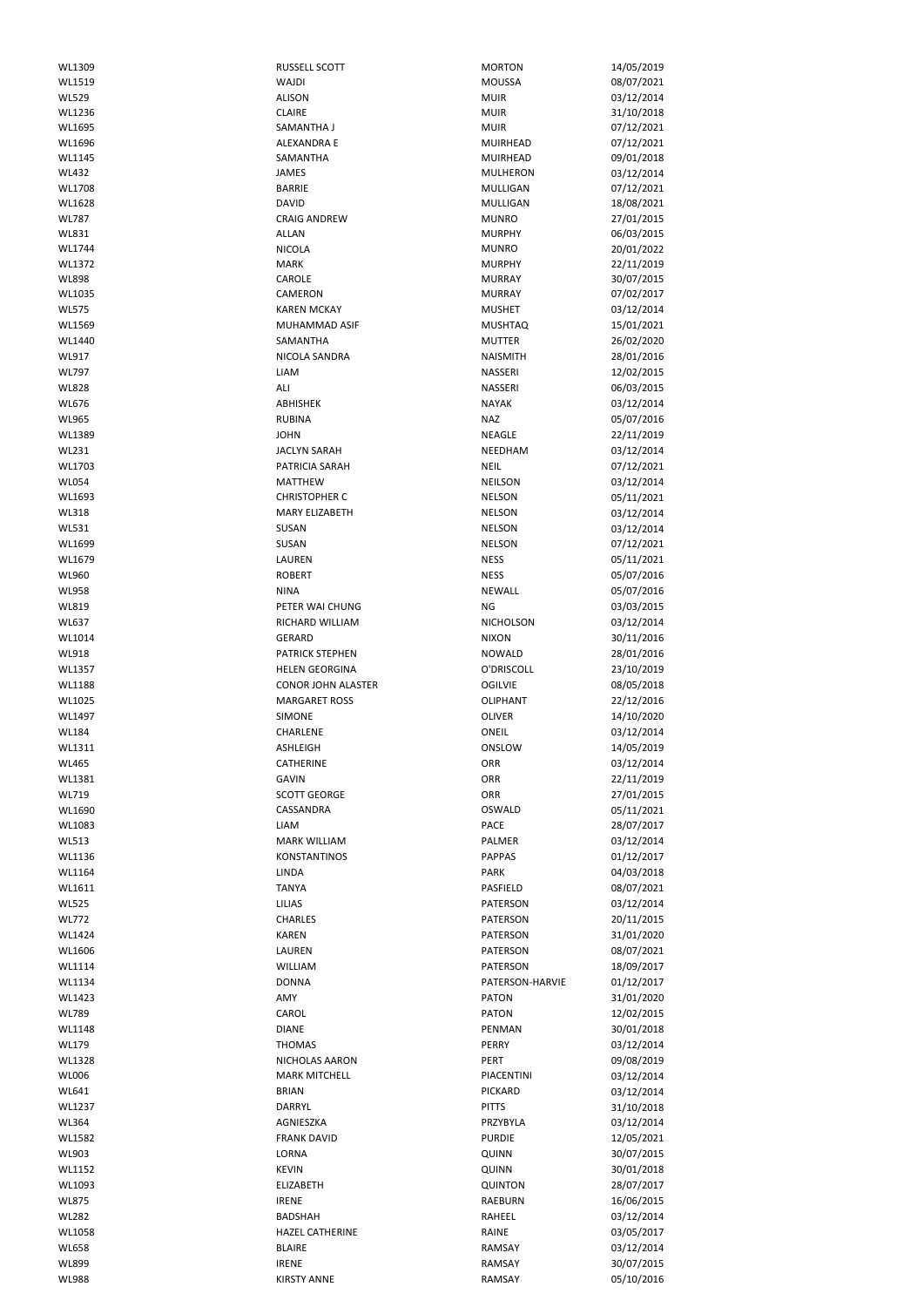| <b>WL227</b> | <b>PERVEZ</b>             | RASHID           | 03/12/2014 |
|--------------|---------------------------|------------------|------------|
| WL1387       | <b>BRYAN</b>              | <b>RATCLIFFE</b> |            |
|              |                           |                  | 22/11/2019 |
| WL1039       | <b>HELEN LOUISE</b>       | <b>REES</b>      | 21/02/2017 |
| WL1234       | <b>MARK</b>               | REID             | 26/10/2018 |
| WL1654       | <b>STUART</b>             | REID             | 14/10/2021 |
| WL1163       | <b>JOHN</b>               | <b>REIDY</b>     | 04/03/2018 |
| WL1265       | <b>LYNN</b>               | REILLY           | 31/01/2019 |
| WL1515       | NICOLA LOUISE MARY        | REILLY           | 12/11/2020 |
| WL1404       | <b>ELIZABETH</b>          | <b>REYNOLDS</b>  | 31/01/2020 |
| WL1034       | <b>EWAN ROBERT ANGUS</b>  | <b>REYNOLDS</b>  | 07/02/2017 |
| WL1347       | <b>ROSEANNA</b>           | <b>RICCIO</b>    | 02/10/2019 |
| WL1528       | <b>ROBERT W J</b>         | RICHARDSON       | 05/11/2021 |
|              |                           |                  |            |
| WL1488       | <b>VICKY</b>              | RICHARDSON       | 14/10/2020 |
| WL718        | <b>LISA ANN</b>           | RIELLY           | 27/01/2015 |
| WL1653       | AMY                       | RILEY            | 14/10/2021 |
| WL1362       | <b>ALISON</b>             | <b>RIST</b>      | 23/10/2019 |
| WL672        | AYODELE                   | <b>ROBBIN</b>    | 03/12/2014 |
| <b>WL388</b> | <b>ANDREW LLOYD</b>       | <b>ROBERTS</b>   | 03/12/2014 |
| WL1254       | <b>KELLY</b>              | <b>ROBERTS</b>   | 11/12/2018 |
| WL663        | <b>DENISE</b>             | <b>ROBERTSON</b> | 03/12/2014 |
| WL1166       | <b>GWEN</b>               | <b>ROBERTSON</b> | 04/03/2018 |
| WL1062       | <b>IAIN</b>               | <b>ROBERTSON</b> | 08/06/2017 |
| WL1426       | PAULA                     | <b>ROBERTSON</b> | 31/01/2020 |
| WL1027       | <b>PERRY</b>              | <b>ROBERTSON</b> | 22/12/2016 |
| WL1082       | <b>WILLIAM RENTON</b>     | <b>ROBERTSON</b> | 28/07/2017 |
| WL1024       | ANDREW JAMES MICHAEL      | <b>RODEN</b>     | 22/12/2016 |
| <b>WL866</b> | LEIGH                     | <b>RODERICK</b>  | 11/05/2015 |
| <b>WL653</b> |                           |                  |            |
|              | <b>TRACEY ANNE</b>        | ROWELL           | 03/12/2014 |
| WL1255       | <b>MARION MARIE</b>       | <b>ROY</b>       | 31/01/2019 |
| WL1201       | <b>GARY GEORGE</b>        | <b>RUSSELL</b>   | 28/06/2018 |
| WL1499       | LAURA                     | <b>RYAN</b>      | 14/10/2020 |
| WL109        | MICHELLE                  | <b>RYDER</b>     | 03/12/2014 |
| WL1118       | SHAZIA                    | SABER            | 18/09/2017 |
| WL1676       | <b>JOHN HENRY</b>         | SADLER           | 05/11/2021 |
| WL1694       | <b>NIKITA E F</b>         | SALVATORE        | 07/12/2021 |
| WL1100       | MOHAMMAD                  | SARFRAZ          | 30/08/2017 |
| WL1642       | <b>JACQUELINE ANN</b>     | SCALLY           | 18/08/2021 |
| WL941        | <b>COURTNEY MICHAELA</b>  | SCOTT            | 12/05/2016 |
| WL726        | <b>JOHN GERARD</b>        | SCOTT            | 27/01/2015 |
| WL1208       | <b>JOSEPH JAMES</b>       | <b>SCOTT</b>     | 18/07/2018 |
| WL1259       | <b>OWEN</b>               | <b>SCOTT</b>     | 31/01/2019 |
| <b>WL744</b> | <b>ALI HASSAN</b>         | <b>SHABBIR</b>   | 27/08/2015 |
| WL1689       | SYED M A H                | SHAH             | 05/11/2021 |
| WL962        | <b>USMAN</b>              | SHAUKAT          | 05/07/2016 |
| <b>WL221</b> | <b>MARGARET ELIZA</b>     | SHAW             | 03/12/2014 |
| <b>WL314</b> | MICHAEL ANTHONY           | <b>SHAW</b>      | 03/12/2014 |
| WL633        | <b>JAMES GRAY MEIKLEM</b> | SIBBALD          | 03/12/2014 |
| WL1150       | ANGELIKA                  | SIERADZKA        | 30/01/2018 |
| WL1466       | <b>SUSHIL</b>             | SILWAL           | 13/05/2020 |
| <b>WL499</b> | <b>CHRISTIAN JANE</b>     | <b>SIMPSON</b>   | 03/12/2014 |
| <b>WL052</b> | <b>SHARON</b>             | SIMPSON          | 03/12/2014 |
| WL1590       | <b>DONNA</b>              | SINEATH          | 12/05/2021 |
| <b>WL975</b> | ANUNAY                    | <b>SINGH</b>     | 06/09/2016 |
| WL1609       | <b>DORINDA</b>            | SINGLETON        | 08/07/2021 |
| WL1184       | LESLEY                    | <b>SINTON</b>    | 19/04/2018 |
| WL1433       | <b>RICHARD</b>            | <b>SKINNER</b>   | 31/01/2020 |
| WL1276       | ASHLEY                    | <b>SLATER</b>    | 31/01/2019 |
| WL1359       | SARAH-JANE                | <b>SLATER</b>    | 23/10/2019 |
| WL1464       | <b>ELAINE JANE</b>        | SLOAN            | 13/05/2020 |
| WL1556       | <b>JORDAN</b>             | SMART            | 15/01/2021 |
| <b>WL618</b> | <b>BENJAMIN EDWARD</b>    | <b>SMITH</b>     | 03/12/2014 |
|              |                           |                  |            |
| WL1010       | BENJAMIN MICHAEL          | <b>SMITH</b>     | 30/11/2016 |
| WL1593       | CATHERINE                 | <b>SMITH</b>     | 12/05/2021 |
| WL1275       | <b>DAVID</b>              | <b>SMITH</b>     | 31/01/2019 |
| <b>WL422</b> | <b>DAVID EWAN</b>         | <b>SMITH</b>     | 03/12/2014 |
| <b>WL874</b> | <b>DEREK</b>              | <b>SMITH</b>     | 16/06/2015 |
| WL1571       | <b>DEREK</b>              | <b>SMITH</b>     | 15/01/2021 |
| WL1176       | <b>FRASER</b>             | <b>SMITH</b>     | 16/03/2018 |
| WL611        | <b>JOHN PAUL</b>          | <b>SMITH</b>     | 03/12/2014 |
| <b>WL897</b> | LINDA                     | <b>SMITH</b>     | 30/07/2015 |
| <b>WL934</b> | LINZI                     | <b>SMITH</b>     | 01/04/2016 |
| WL1382       | LORNA                     | <b>SMITH</b>     | 22/11/2019 |
| WL1444       | ROBERT ADAM               | <b>SMITH</b>     | 26/02/2020 |
| WL1187       | LIAM JAMIE                | SNEDDON          | 08/05/2018 |
| WL851        | SENGA                     | SNEDDON          | 23/03/2015 |
| WL1482       | STEPHANIE                 | SNEDDON          | 14/10/2020 |
| WL1461       | <b>JUDITH ANNE</b>        | SOMMERVILLE      | 13/05/2020 |
| <b>WL512</b> | DONNA MARGARET            | <b>SPEERS</b>    | 03/12/2014 |
| WL1048       | CAROLE                    | <b>SPEIRS</b>    | 29/03/2017 |
| WL937        | <b>LISA</b>               | <b>STARK</b>     | 01/04/2016 |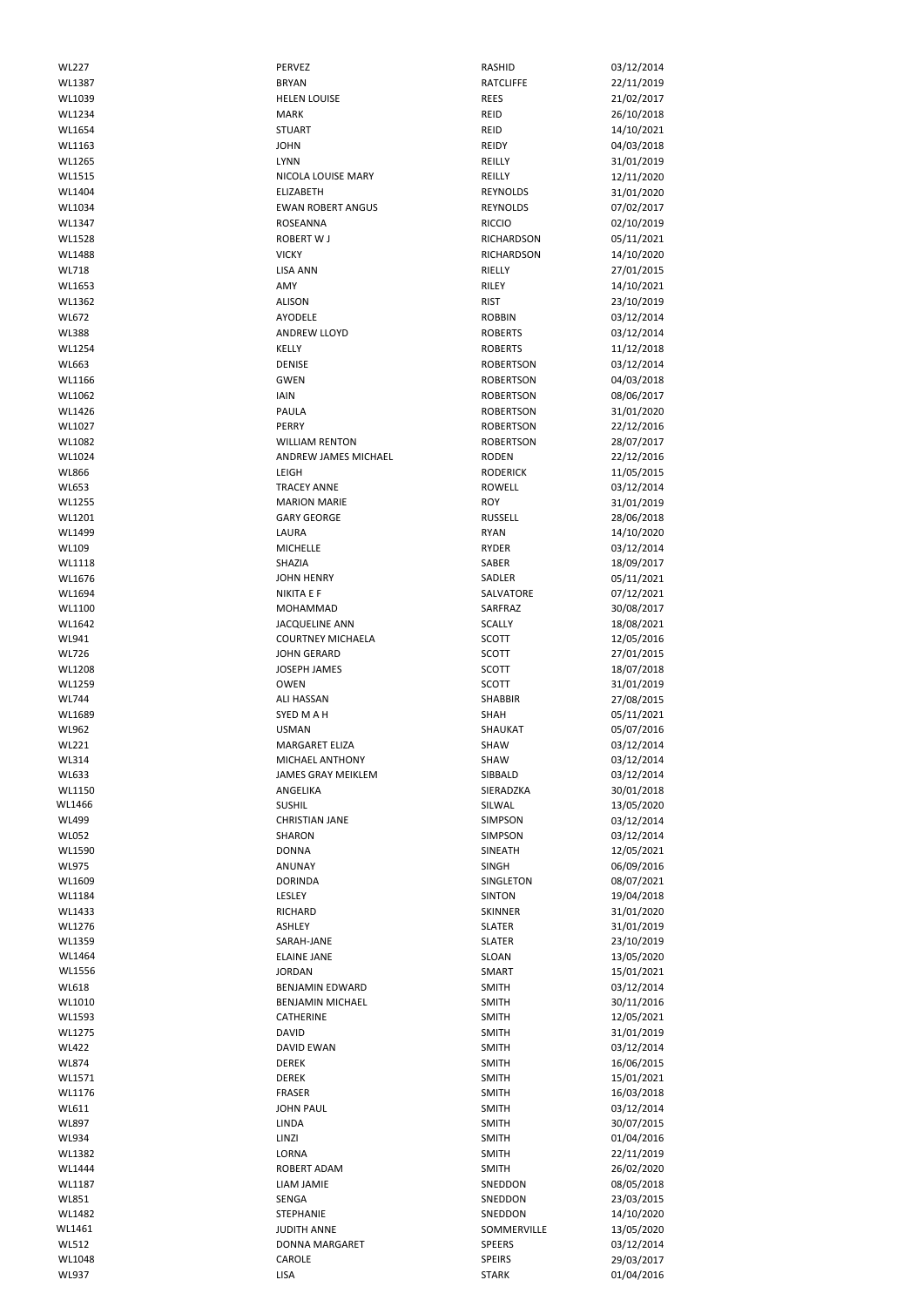| WL1377       | RACHEL                            | STEEDMAN             | 22/11/2019 |
|--------------|-----------------------------------|----------------------|------------|
| WL1157       | <b>ROBERT</b>                     | <b>STEPHENS</b>      | 04/03/2018 |
| WL1139       | CRAIG                             | <b>STEVENSON</b>     | 15/12/2017 |
| WL1286       | <b>JOHN</b>                       | <b>STEVENSON</b>     | 06/03/2019 |
|              |                                   |                      |            |
| WL1736       | <b>NICOLE</b>                     | STEVENSON            | 20/01/2022 |
| WL051        | <b>DAVID</b>                      | <b>STEWART</b>       | 03/12/2014 |
| WL1614       | <b>JEANETTE</b>                   | <b>STEWART</b>       | 02/08/2021 |
| WL021        | <b>NORMAN MAXWELL</b>             | <b>STEWART</b>       | 03/12/2014 |
|              |                                   |                      |            |
| WL1448       | ROBERT MCCULLOCH                  | <b>STEWART</b>       | 26/02/2020 |
| WL906        | STEPHANIE DEAN                    | <b>STIRLING</b>      | 08/12/2015 |
| WL929        | KELLY                             | <b>STORRIE</b>       | 01/04/2016 |
|              |                                   |                      |            |
| WL1075       | CALLUM                            | <b>SUMPTER</b>       | 28/07/2017 |
| WL1073       | ANNE                              | <b>SUNG</b>          | 28/07/2017 |
| WL1484       | TRISHA WILSON                     | SWAN                 | 14/10/2020 |
|              |                                   |                      |            |
| WL491        | <b>JAMES ADAM</b>                 | SWEENEY              | 03/12/2014 |
| WL1553       | <b>MARCIN</b>                     | <b>SZMYCINSKI</b>    | 12/11/2020 |
| WL1413       | <b>CHERYL ANN</b>                 | <b>TAIT</b>          | 31/01/2020 |
| WL1289       | <b>ELAINE</b>                     | <b>TAIT</b>          | 06/03/2019 |
|              |                                   |                      |            |
| <b>WL730</b> | ARLENE                            | <b>TANCOCK</b>       | 30/07/2015 |
| WL1742       | <b>MARION</b>                     | <b>TANNOCK</b>       | 20/01/2022 |
|              |                                   |                      |            |
| <b>WL430</b> | ALEXANDER MCEWAN                  | <b>TAYLOR</b>        | 03/12/2014 |
| WL1503       | <b>COLIN</b>                      | <b>TEEVAN</b>        | 12/11/2020 |
| WL1023       | <b>CALUM THOMAS</b>               | <b>TELFORD</b>       | 22/12/2016 |
| WL1406       | ALLYSON ROSE ANN                  | <b>THOMSON</b>       | 31/01/2020 |
|              |                                   |                      |            |
| WL1262       | <b>GAJAN</b>                      | THAMODARAN           | 31/01/2019 |
| WL1326       | <b>CRAIG JOSEPH</b>               | <b>THOMAS</b>        | 09/08/2019 |
| WL971        | <b>GARETH JOHN DAVID</b>          | <b>THOMAS</b>        |            |
|              |                                   |                      | 19/07/2016 |
| <b>WL900</b> | <b>WENDY</b>                      | <b>THOMAS</b>        | 30/07/2015 |
| WL1544       | <b>BRUCE COLIN</b>                | <b>THOMSON</b>       | 12/11/2020 |
| <b>WL590</b> | <b>CHARLOTTE JANE</b>             | <b>THOMSON</b>       | 03/12/2014 |
|              |                                   |                      |            |
| WL639        | <b>COLIN</b>                      | <b>THOMSON</b>       | 03/12/2014 |
| <b>WL448</b> | <b>DAVID</b>                      | <b>THOMSON</b>       | 03/12/2014 |
| <b>WL098</b> | <b>ELEANOR</b>                    | <b>THOMSON</b>       | 03/12/2014 |
|              |                                   |                      |            |
| <b>WL759</b> | <b>KAREN</b>                      | <b>THOMSON</b>       | 30/10/2015 |
| WL967        | <b>JACQUELINE</b>                 | <b>THOMSON</b>       | 05/07/2016 |
| WL1263       | LYNN MARGARET                     | <b>THOMSON</b>       | 31/01/2019 |
|              |                                   |                      |            |
| WL1059       | <b>WILLIAM</b>                    | <b>THOMSON</b>       | 03/05/2017 |
| WL1090       | <b>BRENDA</b>                     | <b>THORNTON</b>      | 28/07/2017 |
| WL1079       | <b>SARAH RACHEL</b>               | <b>THORPE</b>        | 28/07/2017 |
|              |                                   |                      |            |
| <b>WL196</b> | <b>JOSEPH JAMES</b>               | THRUSSELL            | 03/12/2014 |
| <b>WL825</b> | <b>ROBERT</b>                     | <b>TOD</b>           | 06/03/2015 |
| <b>WL837</b> | SIBYLLE                           | <b>TOEDTER</b>       | 12/03/2015 |
|              |                                   |                      |            |
|              |                                   |                      |            |
| WL1378       | <b>GEMMA</b>                      | <b>TOPPING</b>       | 22/11/2019 |
| <b>WL356</b> | <b>AIMEE MARION</b>               | <b>TOYNBEE</b>       | 03/12/2014 |
|              |                                   |                      |            |
| <b>WL995</b> | <b>DAVID</b>                      | <b>TRIPNEY</b>       | 05/10/2016 |
| WL1373       | PAUL STANLEY PHILLIP GEORGE BLACK | <b>TRIST</b>         | 22/11/2019 |
| WL1186       | <b>JANICE</b>                     | <b>TROY</b>          | 19/04/2018 |
| WL1204       | <b>CHRISTOPHE KIN YIP</b>         | <b>TSUI</b>          |            |
|              |                                   |                      | 28/06/2018 |
| WL1472       | AMY                               | <b>TURNBULL</b>      | 14/10/2020 |
| WL1498       | <b>NEIL WILLIAM</b>               | TWADDLE              | 14/10/2020 |
| WL761        | <b>FRANCINE</b>                   | <b>TWEEDIE</b>       | 30/10/2015 |
|              |                                   |                      |            |
| WL1430       | <b>BRYAN</b>                      | <b>TYLER</b>         | 31/01/2020 |
| WL1530       | <b>ORSOLYA</b>                    | <b>URBIN</b>         | 12/11/2020 |
| WL603        | <b>TANWEER RIAZ</b>               | UL-HAQ               | 03/12/2014 |
| <b>WL788</b> | <b>IKRAM</b>                      | UL-HAQ               |            |
|              |                                   |                      | 27/01/2015 |
| <b>WL186</b> | <b>EVELINE</b>                    | <b>URQUHART</b>      | 03/12/2014 |
| WL1383       | LINA                              | VAITIEKUNAITE        | 22/11/2019 |
| <b>WL850</b> | <b>STEPHANIE</b>                  | <b>VAN DER WOUDE</b> | 23/03/2015 |
|              |                                   |                      |            |
| WL341        | <b>NITIN</b>                      | <b>VATWANI</b>       | 03/12/2014 |
| WL1607       | <b>SCOTT</b>                      | VAUGHAN              | 08/07/2021 |
| WL1558       | <b>NATASA PATRICIA</b>            | WADDELL              | 15/01/2021 |
|              |                                   |                      |            |
| WL1388       | NICOLA MARY                       | WADDELL              | 22/11/2019 |
| WL451        | <b>JOHN</b>                       | WALKER               | 03/12/2014 |
| WL1018       | <b>FIONA JANE</b>                 | WALKER               | 30/11/2016 |
| WL1112       | <b>DUNCAN</b>                     | WALKER               | 18/09/2017 |
|              |                                   |                      |            |
| WL1572       | KELLY                             | WALKER               | 15/01/2021 |
| WL031        | <b>JAMES IAN</b>                  | WALLACE              | 03/12/2014 |
| WL1565       | <b>ELEANOR HELEN RAMSAY</b>       | WALLS                | 15/01/2021 |
|              |                                   |                      |            |
| WL1360       | <b>ALAN</b>                       | WARD                 | 23/10/2019 |
| WL1436       | <b>JACK CHARLIE</b>               | WARD                 | 26/02/2020 |
| WL1698       | LEIGH                             | WARD                 | 07/12/2021 |
|              |                                   |                      |            |
| WL1240       | <b>MACON</b>                      | WARD                 | 31/10/2018 |
| <b>WL775</b> | <b>MICHAEL</b>                    | WARD                 | 24/11/2015 |
| WL1706       | RACHEL                            | WARD                 | 07/12/2021 |
|              |                                   |                      |            |
| WL1161       | <b>MARTIN</b>                     | WARDROP              | 04/03/2018 |
| <b>WL055</b> | PAUL                              | <b>WATSON</b>        | 03/12/2014 |
| <b>WL524</b> | PETER                             | WAWRUSZCZAK          | 03/12/2014 |
|              |                                   |                      |            |
| <b>WL434</b> | <b>CHRISTOPHER</b>                | <b>WAYNE-WILLS</b>   | 03/12/2014 |
| WL413        | <b>JOHN PATON</b>                 | WELLS                | 03/12/2014 |
| WL1422       | <b>GEMMA</b>                      | WESTERBY             | 31/01/2020 |